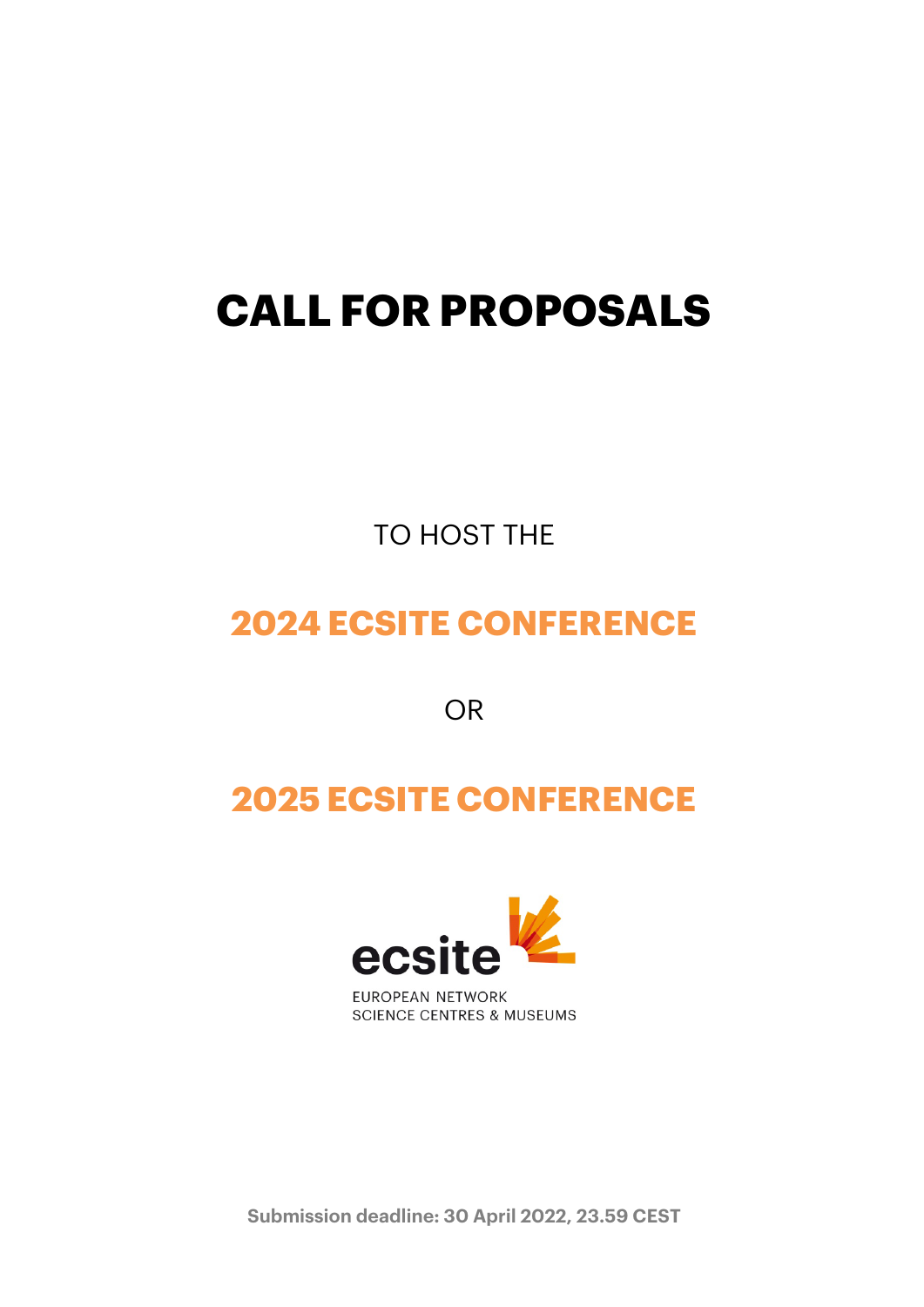### **Contents**

| Foreword                                                                                               | 3              |
|--------------------------------------------------------------------------------------------------------|----------------|
| No ordinary bid                                                                                        | $\overline{4}$ |
| The Ecsite Conference in a nutshell                                                                    | $\overline{4}$ |
| How to structure your bid                                                                              | $\overline{7}$ |
| Selection criteria                                                                                     | 8              |
| Important dates                                                                                        | 10             |
| List of appendices                                                                                     | 10             |
| Appendix 1 – Resources to understand the spirit of the Ecsite Conference                               | 12             |
| Appendix 2 - List of past and next Ecsite Conferences since 2009                                       | 12             |
| Appendix 3 - Points to be addressed in your main pitch (element B of your bid)                         | 13             |
| Appendix 4 – Form for the facts & figures (element C of your bid)                                      | 14             |
| Appendix 5 - Form for the budget (element D of your bid)                                               | 14             |
| Appendix 6 - Specifications for getting booths assembly & dismantling quote<br>(element G of your bid) | 14             |
| Appendix 7 – Specifications of the Conference as we know it today.                                     | 17             |
| 1.<br>Spaces                                                                                           | 17             |
| 2.<br>Catering                                                                                         | 26             |
| 3.<br><b>Social Events</b>                                                                             | 27             |
| <b>Visual Identity</b><br>4.                                                                           | 30             |
| <b>Staff</b><br>5.                                                                                     | 31             |
| 6.<br>Main organisational milestones                                                                   | 32             |
| Appendix 7: Financial agreement                                                                        | 32             |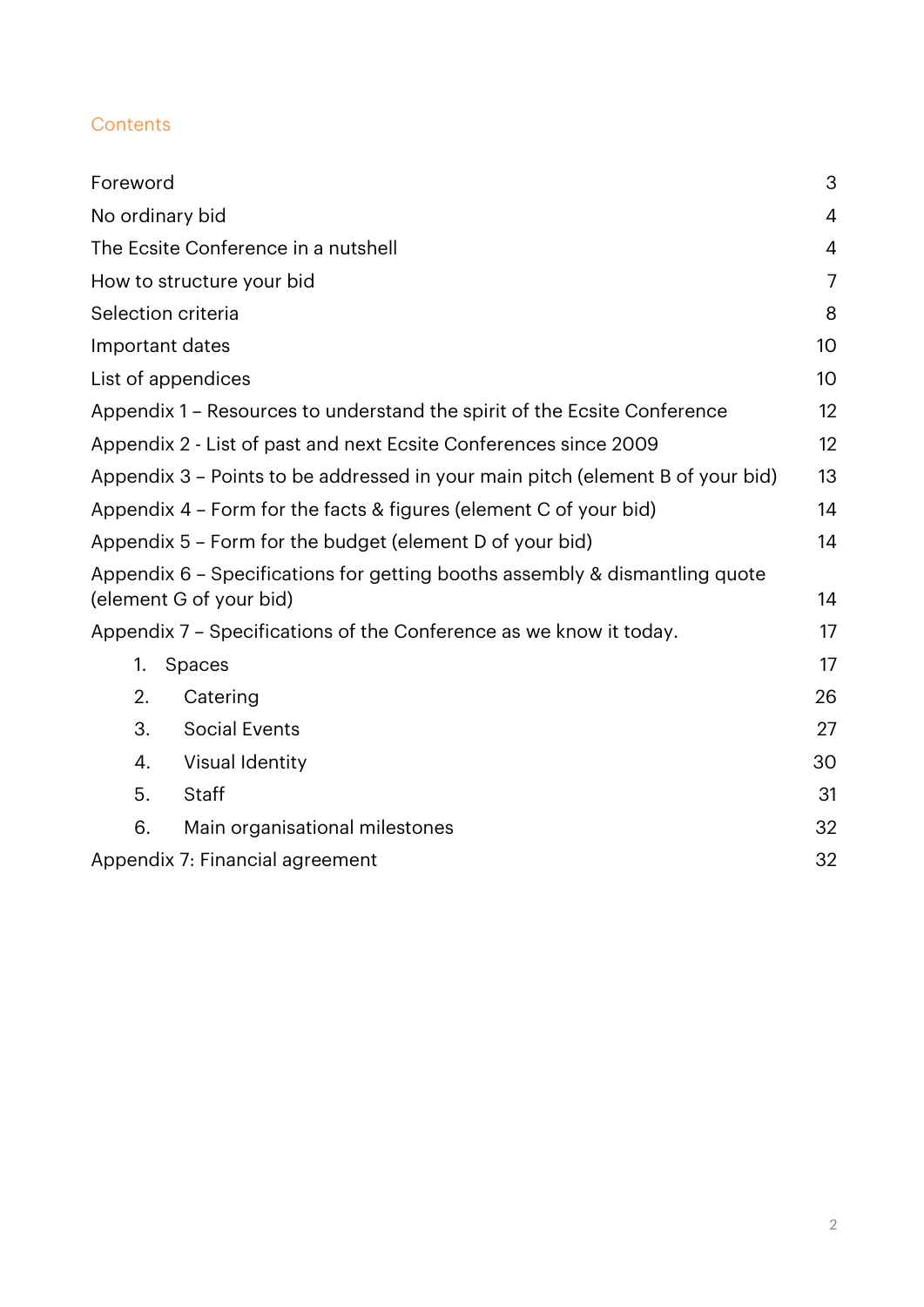## <span id="page-2-0"></span>Foreword

Ecsite - the European network of science engagement organisations - is inviting Full member organisations to host and co-organise its 2024 or 2025 Conference.

Europe's ultimate science engagement event, the Ecsite Conference, is famous for showcasing cutting-edge developments in the field, with up to 100 inspiring sessions, debates, workshops, a range of warm social events and unparalleled networking opportunities.

The Ecsite Conference plays a major role in the implementation of the **Ecsite Strategy**. Its programme brings us forward in our strategic directions and guiding principles; stimulating cooperation and enabling the network to collaborate, experiment and learn together, from each other.

Each year the Conference is hosted in a different city by a Full member of Ecsite, in close collaboration with the Ecsite team, Ecsite Board and Conference Programme Committee. Hosts are responsible for securing the Conference venues, providing a team to take care of all event logistics and organising social events. Ecsite is accountable for the conference as well as provides the conference contents, is responsible for the Business Bistro, trade fair part of the Conference and for registering participants and collecting registration fees.

The fact that a member of our professional community acts as a Host is crucial for the Conference's success and its very special spirit of creativity, curiosity, openness – and of course professionalism. At the Ecsite Conference you will see full auditoriums intensely listening to panellists, but also attendees lying on the floor, flash mobs at the Gala Dinner, a wall entirely covered in sticky notes… this is a respectful and friendly crowd, eager to experiment and share, who will appreciate room for spontaneity.

With up to 1,000 delegates from more than 50 countries, welcoming an Ecsite Conference puts the Host on the international science engagement scene. Hosting the Conference is excellent for your reputation at international and local/national level, represents an opportunity for local tourism and the local economy and an amazing professional development adventure for staff. What it is *not* is a money-making machine for Hosts: almost every past Host has had to fundraise in order to make it a financially viable operation. Taking into account staff time, Ecsite as an organisation breaks even on the Conference each year, and does not receive any structural public funding.

#### Who can host the Conference

Only Full members of Ecsite can host the Ecsite Conference. We also welcome co-hosting arrangements bringing together several Ecsite members, as long as one organisation (a Full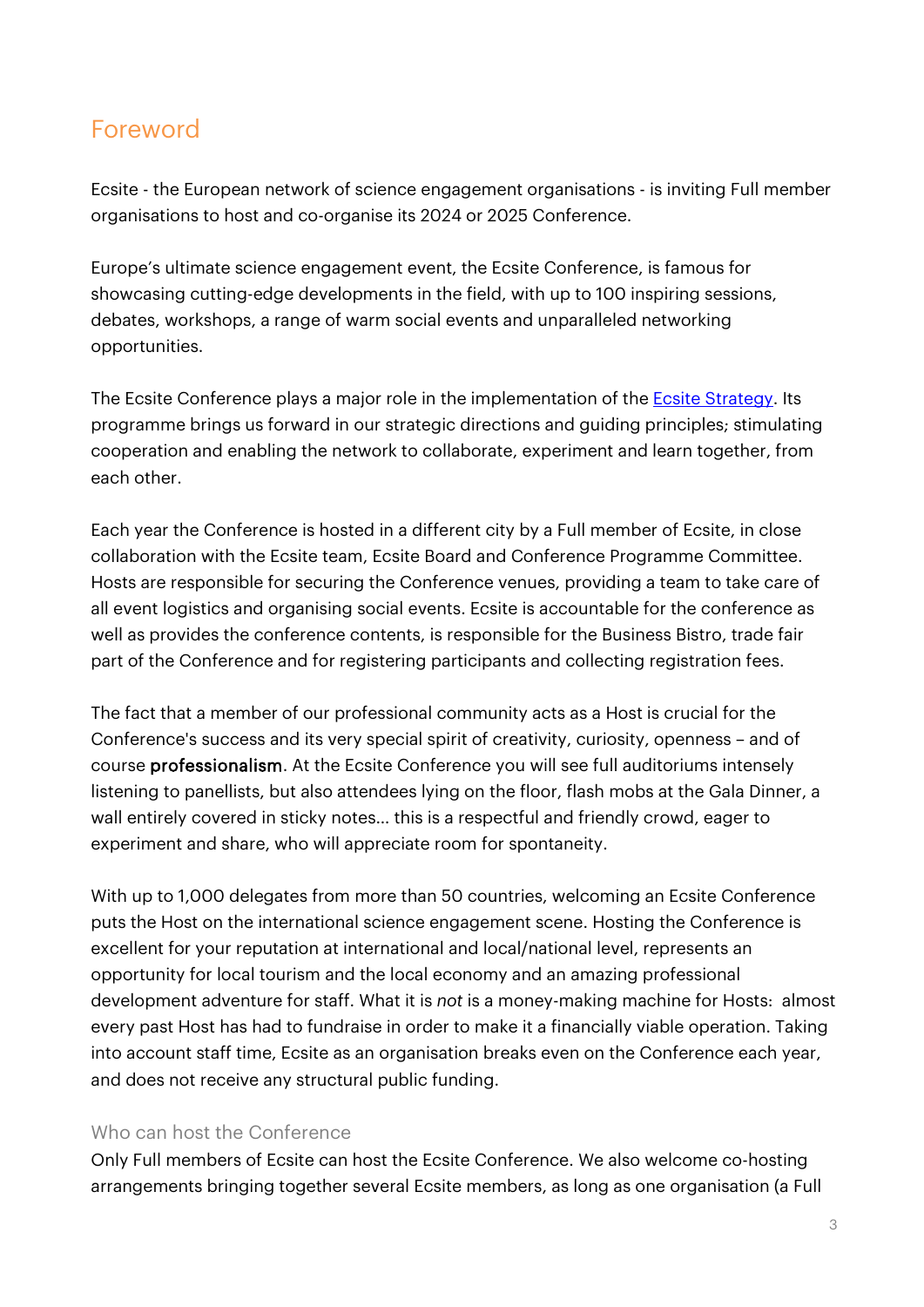member) is referred to as the main contact point for Ecsite and the party that Ecsite will hold reliable for all responsibilities and duties.

We don't expect Hosts to handle everything internally, however: it is perfectly fine to work with partners, agencies or contractors, as long as the Host remains the overall coordinator and the contact point for Ecsite.

# <span id="page-3-0"></span>No ordinary bid

As we write this invitation to bid, the world and the field of science engagement is under constraints from the covid-19 pandemic. The last in-person Ecsite Conference was organised in 2019 and we are planning to go back to an "offline" event in 2022 and 2023. These two events will show us, as well as future hosts, how the Conference changed in terms of audience expectations and numbers and many other factors. We try to write the terms of this call as close as possible to what we expect in 2024 and 2025, but these could change. Should major changes occur, decisions will be made by the Ecsite Board in collaboration with the selected Hosts. We hope to work with an organisation agile and experienced enough to look for solutions together and participate in helping the Conference evolve.

For the purpose of this call and in order to be able to compare bids, we are asking you to work on the basis scenario of the conference as we envision it for the 2022 event. We hope the organisational details you will provide us with (venue details, budget, human resources) will be broad enough to adapt them together while we negotiate the contract with selected Host.

# <span id="page-3-1"></span>The Ecsite Conference in a nutshell

*For details, see [Appendix 7.](#page-16-0)*

### The core

In short, the Conference takes place end of May or beginning of June and it runs for four days: one pre-Conference day and three main Conference days. The pre-Conference workshops all run on Wednesday, with an expected number of 250-300 delegates attending seven different full-day workshops. The main Conference days are Thursday, Friday and Saturday with approximately 1,000 delegates expected, most of them professionals (CEOs, management staff, explainers, etc.) of European and worldwide science centres and museums, as well as other science engagement organisations. The working language of the conference is English. There are four main social events and the trade fair exhibition (the Business Bistro) takes place on Thursday, Friday and Saturday and expects about 65 exhibitors.

### Pre-Conference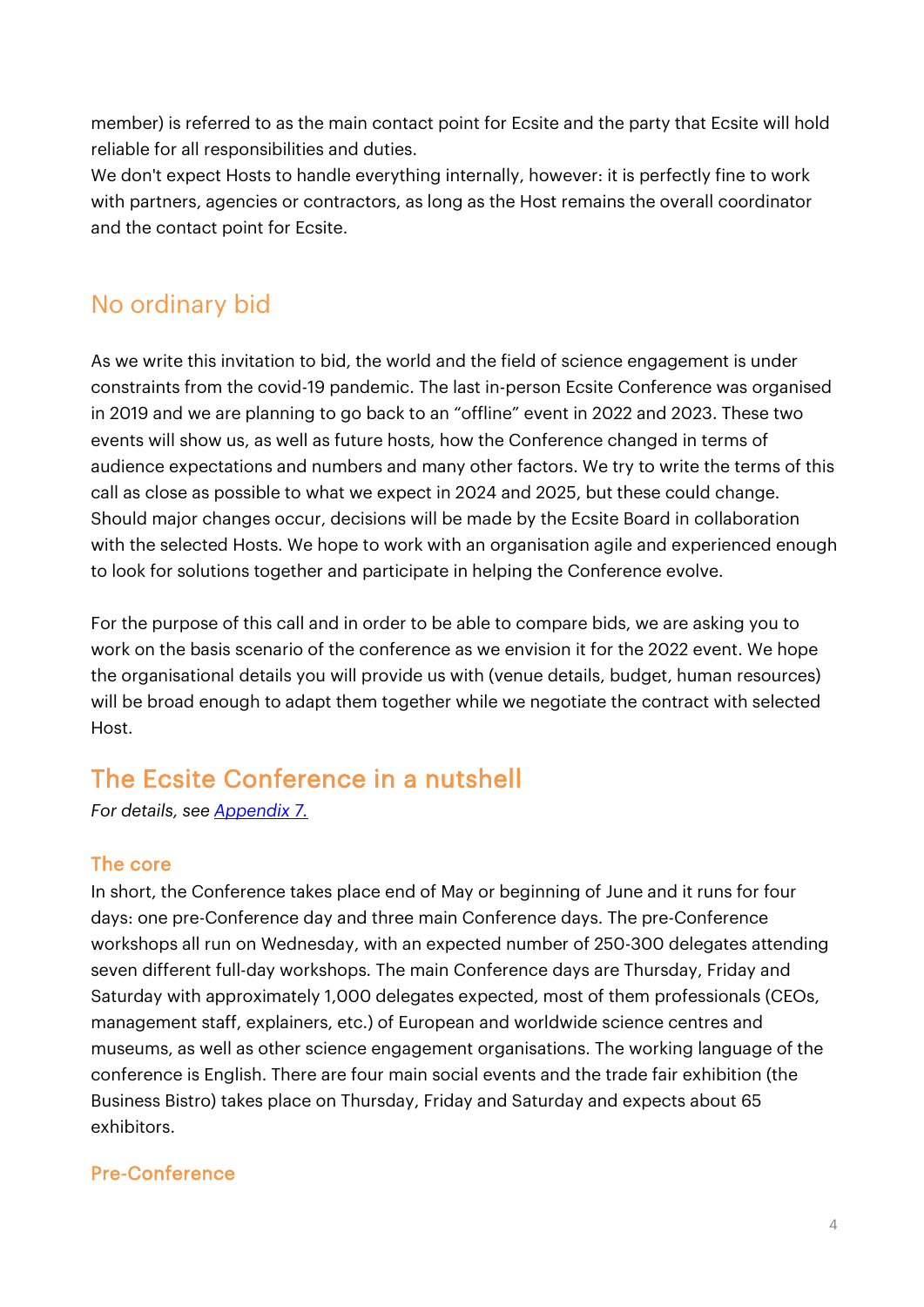- Approx. 250 300 delegates
- Approx. Seven one-day workshops, each welcoming between 20 and 50 participants
- Ideally the pre- and main Conference take place at the same venue however as they mobilise different numbers of delegates, applications making use of two different venues is possible

#### Main Conference

- 1,000 delegates overall
- Around 100 sessions, up to 10 running simultaneously
- Continuously open, drop-in hands-on activities other gatherings of specific communities of practice in separate locations (like Makerspace and GameLab in previous years)
- Plenary opening and closing event as well as two plenary keynote speeches on Friday and Saturday mornings
- Seated lunches on site for all delegates, including at least one warm dish
- Trade Fair (the "Business Bistro")
- Four main social events: Speakers' Reception, Gala Dinner, Nocturne and Farewell Party.

### Trade fair exhibition - the Business Bistro

- Positioned in a strategic place as a hub for the Conference, the main meeting place with lounges and coffee break spots. Desserts after lunch are served here as well.
- Hosts 65+ exhibitor booths (2,200 m2 minimum in total)
- Open to participants on Thursday, Friday and Saturday.
- Booth building on Monday-Tuesday, exhibitors setting up on Wednesday, booth dismantling on Saturday or Monday (depending on the venue's policy).
- Storage space needs to be available to exhibitors before, during and after the Conference.

#### Social events

- Speakers' Reception: on Wednesday night, open to all speakers and convenors, free of charge to participants. Approx. 350 people. A short reception, usually at an official place, to thank those actively contributing to the programme. Very short speeches, drinks, light snacks, Informal but top-level event focused on networking.
- Newcomers' Breakfast: on Thursday morning. 100 places available upon advance registration, charged to participants on top of their conference package. An informal breakfast hosted by members of the Conference Programme Committee to make those new to the Ecsite Conference feel welcome.
- Gala Dinner: on Thursday night. Included in participants' full Conference package. A seated three-course dinner in a beautiful venue. A nicely orchestrated atmosphere,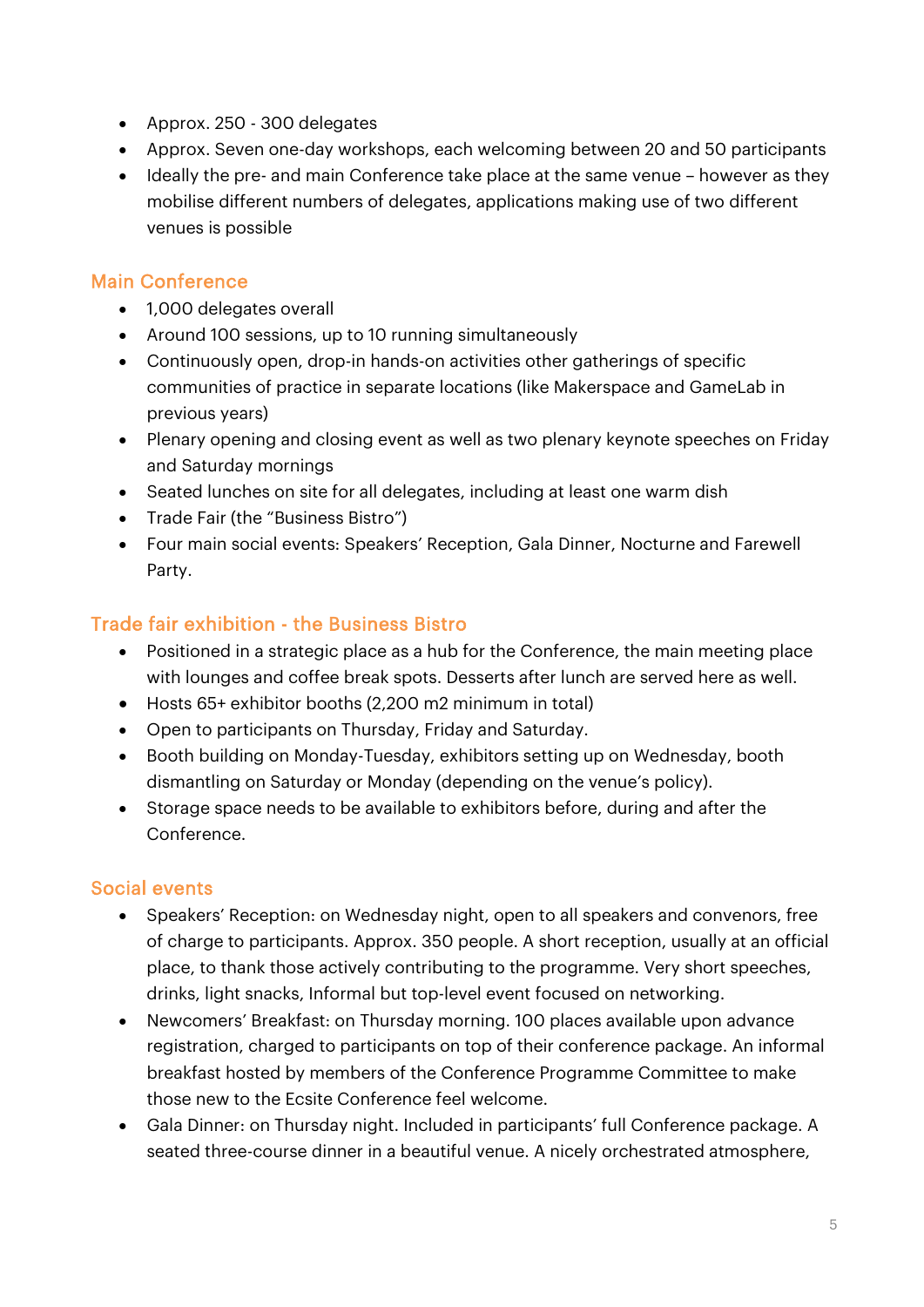but no speeches and no heavy entertainment, this is a comfortable and classy networking time. One of the only moments where everyone is together.

- Business Bistro Happy hour: on Friday night, between the end of sessions and the Nocturne. Attendees can freely walk among exhibitors' booths, with alcohol & snacks brought by exhibitors. A crucial moment for business.
- Nocturne: on Friday night. Included in participants' full Conference package. Taking place at a science engagement venue, usually the Host organisation. Exhibition tours, demonstrations, shows… the opportunity for the Host and its partners to shine and impress. Traditionally, the amateur Ecsite Jazz Band also performs that evening. Buffet food, drinks, a lot of networking in a relaxed atmosphere.
- Farewell Party: on Saturday night, after dinner. Participants choose to add it on top of their package or not. A night out amongst friends: drinks, music (preferably a good DJ), a lot of dancing and chatting until late at night.

### Summary of the responsibilities of the Host institution

- Appointing a project team and a lead and contact point with Ecsite for the duration of the whole preparation period (from -1,5 years before the event, and assuming the workload increases closer to the event)
- Organisation of all logistical aspects of the event
- Organisation of social programme
- Providing an onsite team for all logistics (planning, coordination, registration, technics and IT, catering, session room supervision)
- Designing a Conference Visual Identity, Key Visual and derivative promotional materials for social media and print (participants list book, venue wayfinding, lanyards, badges and other small prints), printing of promotional materials
- National and regional promotion of the event
- Fundraising at the national level
- Tourist information and accommodation booking platform
- Participation in the Conference's Programme Committee for three years
- Recording logistical data (e.g. meal count, hotel bookings etc) to help future hosts
- Sustainability of the event and its production, making sure the Conference has as low negative climate influence as possible
- Securing venue and event accessibility for all participants, regardless of their abilities and needs
- Providing hardware and software and supervising production of an online part of the Conference (limited to streaming of keynote speeches and other selected parts of the programme, enabling participation of online speakers in a fraction of sessions)

### Summary of Ecsite's responsibilities

• Supervision and decision-making on all aspects concerning the Conference;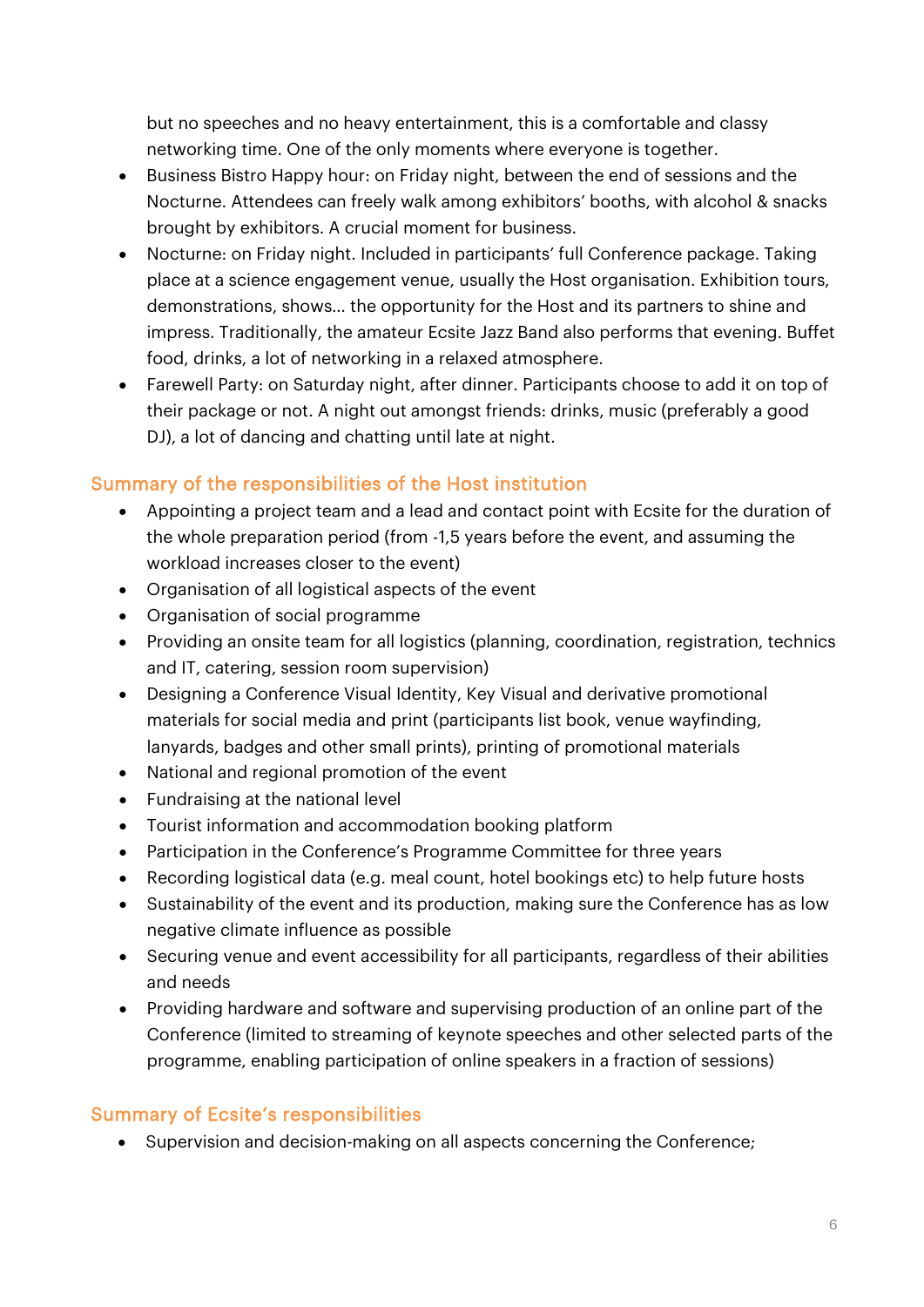- Conference content and programme (incl. identifying keynote speakers and covering their fee);
- Providing and maintaining the Conference app and its content (mainly Conference programme)
- Fundraising at the European and international level
- Promotion at European, international level and between network members
- Setting up prices, organising registration and fees collection;
- Business Bistro organisation, exhibitor and sponsor recruitment, fee collection.

### Financial mechanisms between the Host and Ecsite

### *For details, see Appendix 8*

Ecsite collects all registration fees and pays the Host fixed amounts for:

- 1. Regular participant per day of pre-Conference and main Conference
- 2. Regular participant for the following social events:
	- o Gala Dinner
	- o Nocturne
	- o Newcomers breakfast
	- o Farewell Party

### **Sponsors**

The Host and Ecsite each seek sponsors, funding and donors. In order to offer a consistent range of benefits over the years, Ecsite is in charge of designing the standard sponsors and partners packages on offer for the Conference. Ecsite consults these with Host in the context of fundraising strategy and benefits that overlap with Host or Ecsite organisational responsibilities. Most Conference sponsors are also Business Bistro exhibitors, but this is not a rule. As a general rule, the Host seeks partners located within its country while Ecsite seeks partners located outside the Host country. Parties respect teach other sponsorship exclusivities. Existing sponsors or funders of both Ecsite and Host can be involved in the Conference. While shared sponsorship is possible as a rule of thumb, all the revenues of Host sponsors come back solely to the Host and All the revenues of Ecsite sponsors come back solely to Ecsite.

Both parties can also introduce non-profit organisation as programme partners, that provide valuable content for the Conference. The benefits for those organisations should be in line with relevant sponsor benefits and each time discussed individually between parties.

# <span id="page-6-0"></span>How to structure your bid

Bid checklist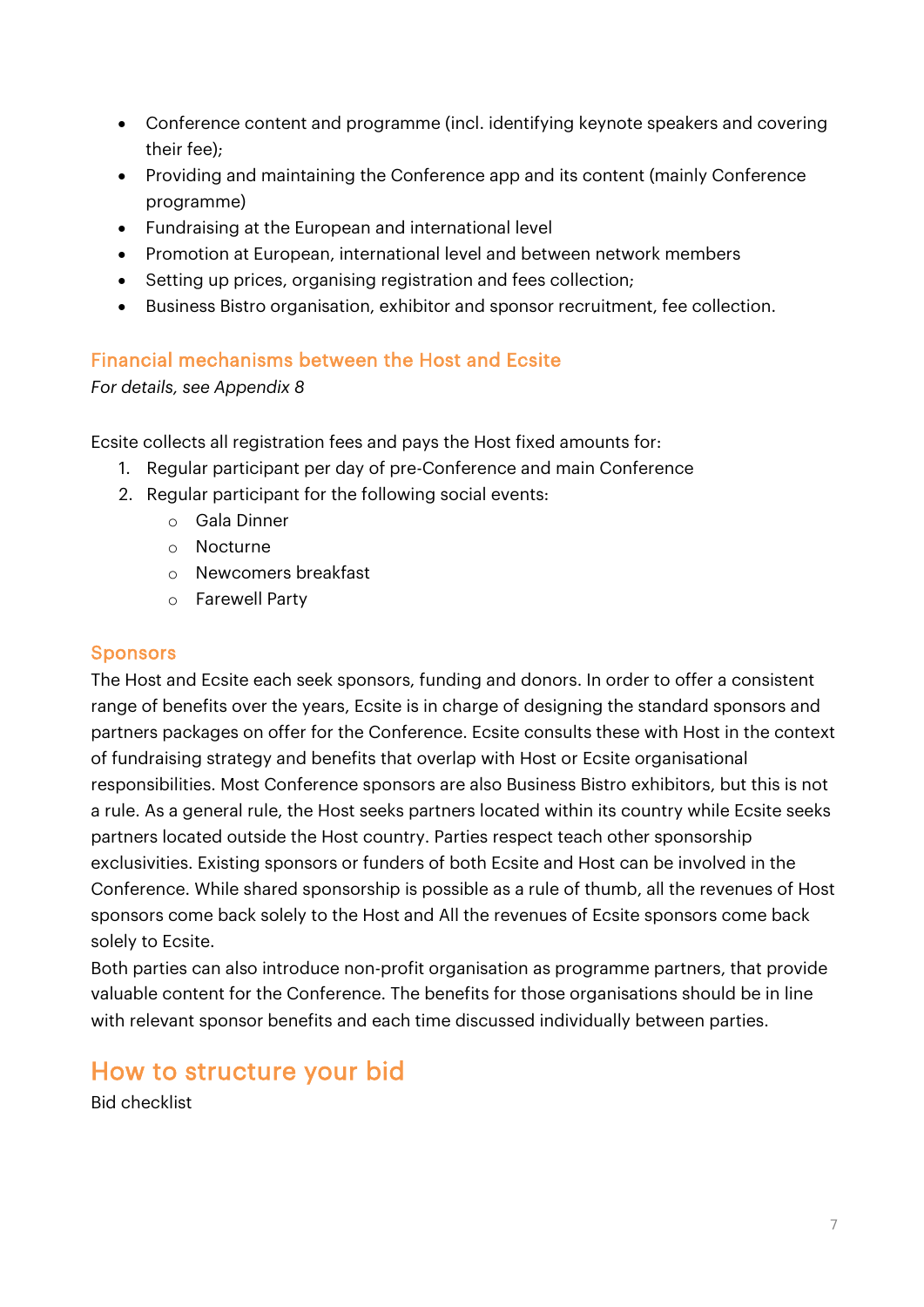*All documents need to be provided in English. As much as possible, please group all elements in one single pdf file. Please avoid scanned documents for elements B-D, as they make bid analysis painstaking.*

### Mandatory elements

- A. Letter of introduction: one-page, bearing the signature of the person legally entitled to commit your organisation (scan)
- B. Main pitch: free form document, addressing questions listed in [Appendix 3.](#page-12-0) Please try not to go over 15 pages.
- C. Facts and figures: filled in [Appendix 4 form](#page-13-0)
- D. Budget: filled in [Appendix 5 form](#page-13-1)
- E. Floor plan(s) of rooms and facilities: with a clearly indicated scale allowing to locate rooms and facilities listed in Appendix 4, accompanied by at least one picture of each room. Please list also any existing accessibility barriers and how you plan to overcome the
- F. Floor plan(s) of the Business Bistro area: with a clearly indicated scale, showing minimum 65 and maximum 70 booths and other Business Bistro elements listed in [Appendix 7](#page-16-0)
- G. Quote for assembly & dismantling of 65 booths: see [Appendix 6 for details](#page-13-2)
- H. City map: showing all the Conference & social event venues, with a clearly indicated scale

### Optional element

Letter(s) of support from local and/or national stakeholders (scanned – can be provided in language other than English if they come with a translation)

### **Additionally**

Short-listed candidates will be asked to provide and overall project management plan and work schedule (see important dates)

# <span id="page-7-0"></span>Selection criteria

### Eligibility criteria:

The following are eligibility criteria: this means that if you don't fulfil these points your application will not be taken into consideration).

- The Host applicant must be a Full member of Ecsite
- The application must be complete and handed in on time. No documents will be taken into consideration after 30 April 2022
- The accessibility of the city must be easy (max of 1/2 day travel by airplane or train from any large European city)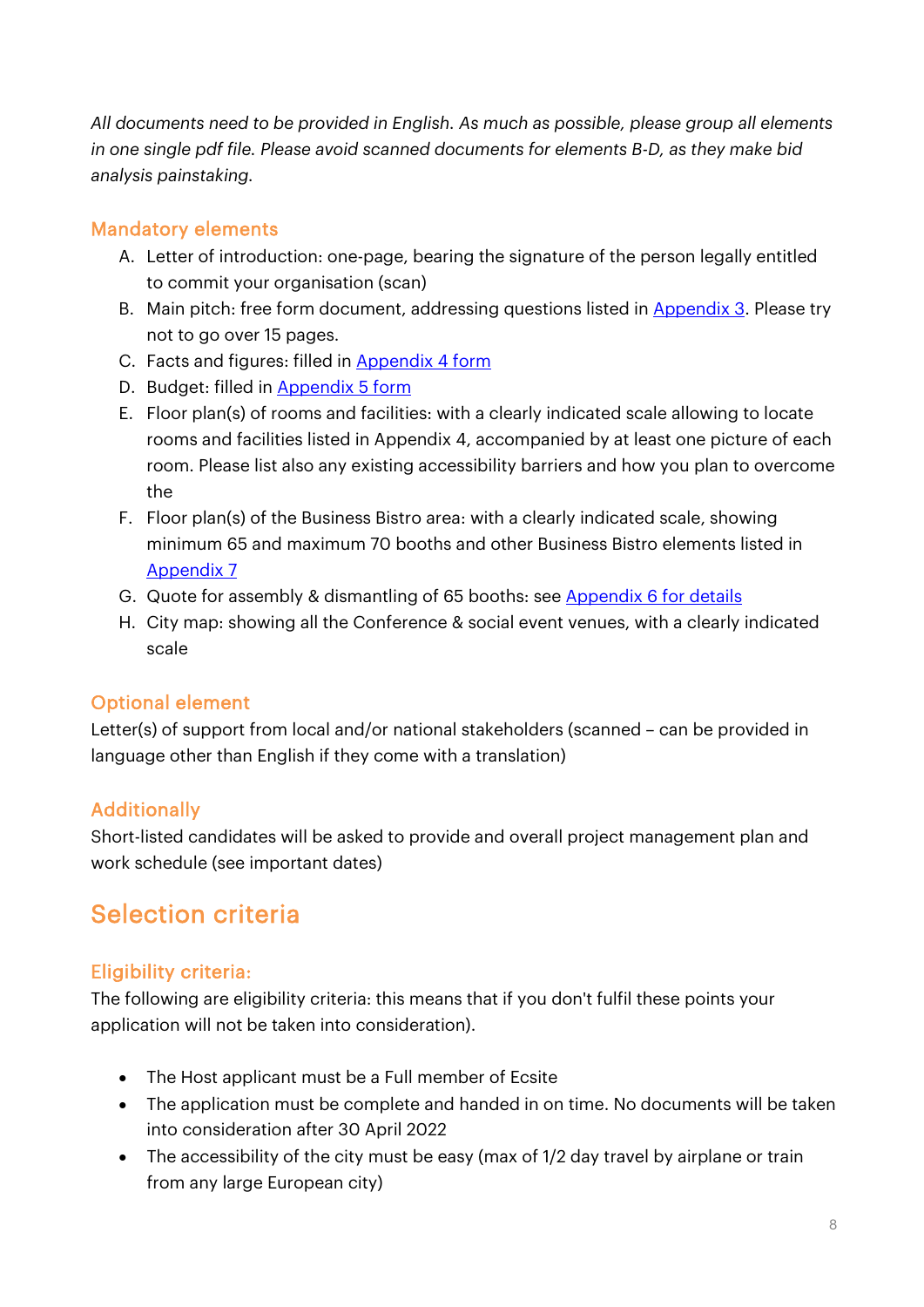• The technical requirements in terms of spaces must all be met

### Selection criteria:

#### **Infrastructure**

- Session rooms, Business Bistro and other spaces specified in Appendix 7
- Modularity of session spaces
- Quality of WiFi, IT and audiovisual infrastructure
- Capacity for seated lunches
- Distance between Conference spaces
- Accessibility of venues and facilities

### City & Country

- Accessibility of the country and the city
- Geographical balance with past conferences [\(see Appendix 2\)](#page-11-1)
- Quality of public transport
- Accommodation: range of different offers, number of beds
- Political and economic stability, security of fundamental rights of country citizens.
- Local cost of living for attendees
- Vibrancy of local science engagement scene
- City-wide sustainability approach
- Tourist attractiveness of the city, area and country

#### Social events

- Attractiveness of the venues
- Unique programme ideas
- Diversity of locations

#### Financial

- Realistic and detailed budget
- Expected financial support of local/national authorities
- For Ecsite: cost of building booths of the Business Bistro

#### Hosting team

- Motivation to host the Conference
- Realistic and suitable human resources allocation a short-listed candidates will be asked to develop a preliminary project management plan and schedule
- Experience in organising large events (500+ participants, more than 1 day long) and events for international audiences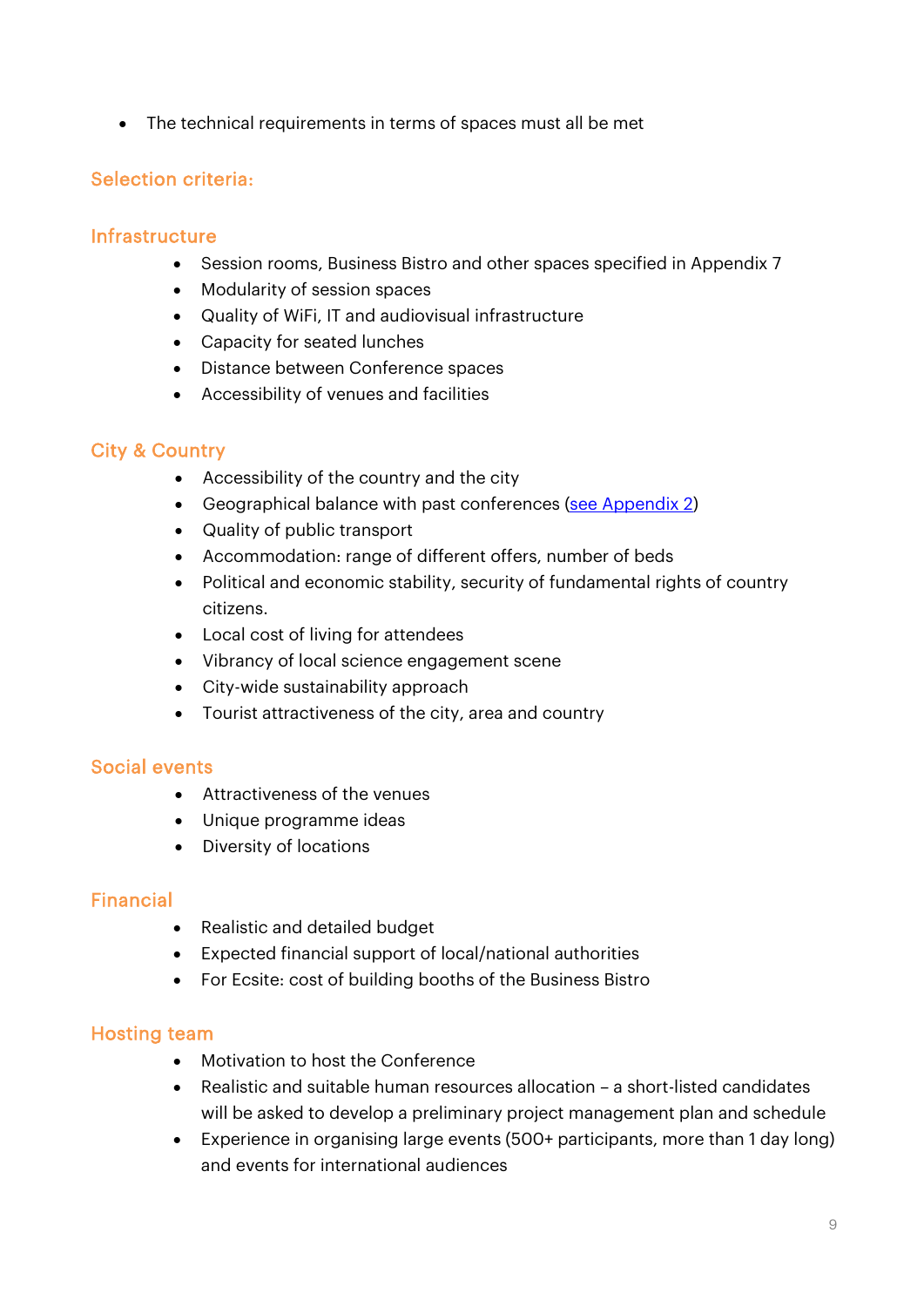- Experience in finding sponsors / funders
- Collaboration with other science engagement stakeholders at local, regional and/or national level to enrich the Conference
- Promotional strategy at national/local level to attract potential attendees located nearby
- Commitment to sustainability and reducing the Conference's environmental footprint
- Level of hosts organisation involvement in the Ecsite network
- English-speaking staff

## <span id="page-9-0"></span>Important dates

Please submit your proposal via email by 30 April 2022, 23.59 CEST to:

Catherine Franche Executive Director, Ecsite [events@ecsite.eu](mailto:events@ecsite.eu)

If you have questions during the proposal phase, please send them t[o events@ecsite.eu](mailto:events@ecsite.eu)

A pre-selection will be made by the Ecsite Board in June 2022.

Site visits to the pre-selected Hosts will take place before the end of August 2022 (Chairperson of the Conference Programme Committee + two Ecsite team members).

Visited hosts will be asked to prepare an overall project management plan and work schedule, with approx. deadline a month after the visit.

The final selection of the Hosts for the 2024 and 2025 Conferences should be done by the Ecsite Board in September or October 2022.

On all these steps the Ecsite team can ask the bidders to support their application with additional information or clarifications.

# <span id="page-9-1"></span>List of appendices

- Appendix 1 Resources to understand the spirit of the Ecsite Conference
- Appendix 2 List of the past and next Ecsite Annual Conferences since 2009
- Appendix 3 Points to be addressed in your main pitch (element B of your bid)
- Appendix 4 Form for the facts & figures (element C of your bid)
- Appendix 5 Form for the budget (element D of your bid)
- Appendix 6 Specifications for getting booths assembly & dismantling quote (element G of your bid)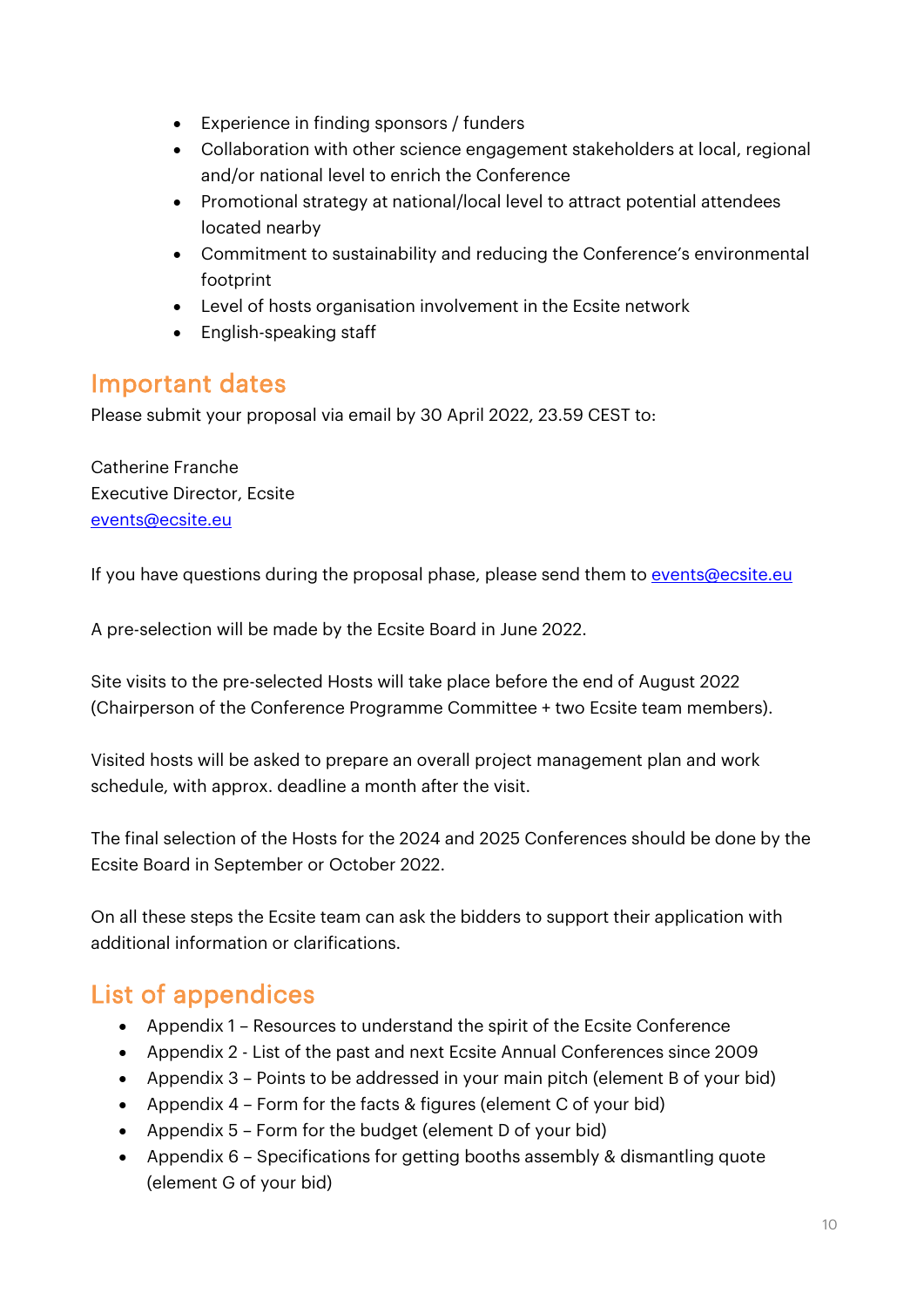- Appendix 7 Specifications of the Conference as we know it today
- Appendix 7: Financial agreement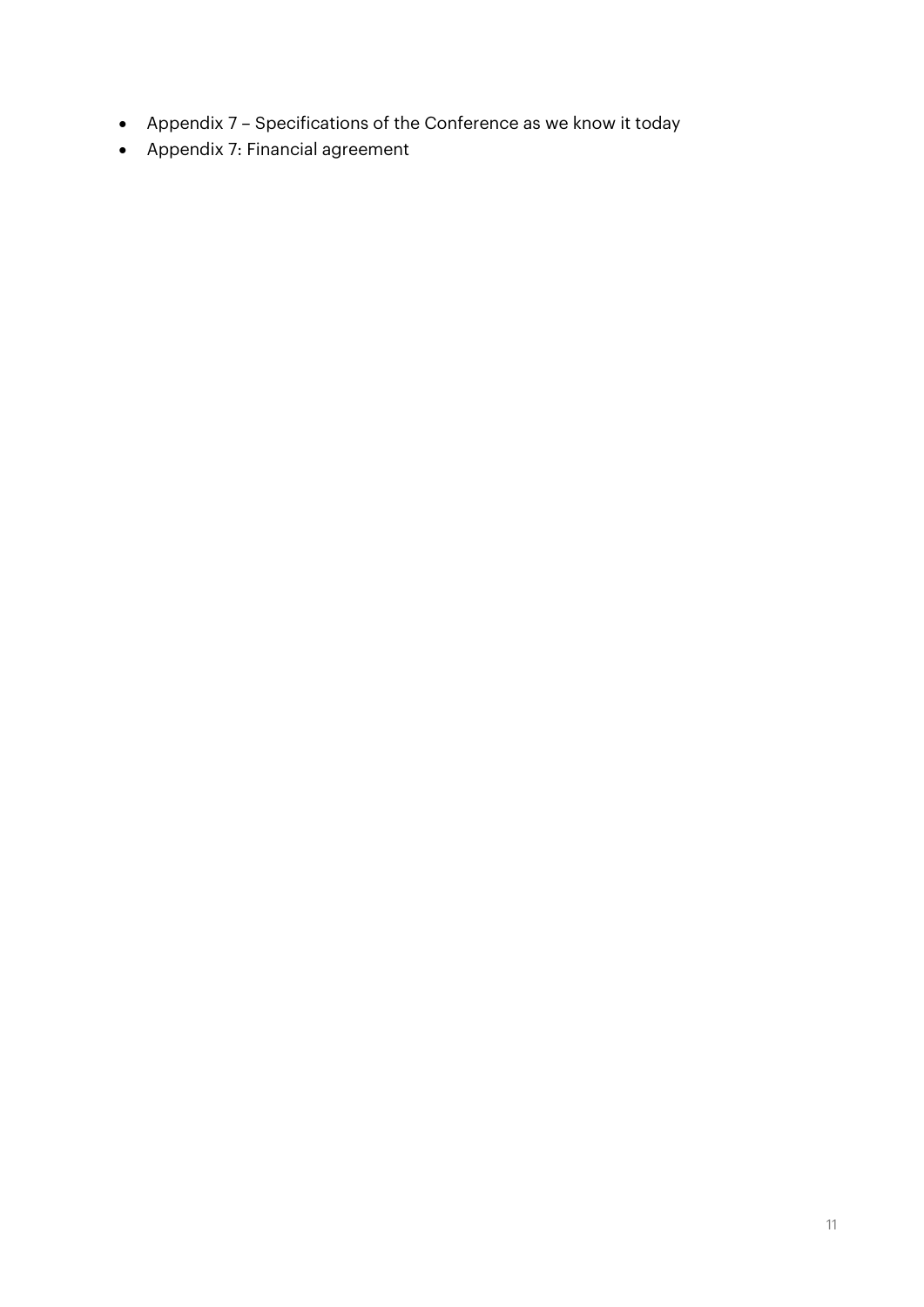# <span id="page-11-0"></span>Appendix 1 – Resources to understand the spirit of the Ecsite **Conference**

- Watch this [summary video of the 2019](https://www.youtube.com/watch?v=k95ZVrOt-rQ) edition and check out the [2019 programme.](https://www.ecsite.eu/sites/default/files/ecsite_printed_program_web.pdf)
- Check out the [website of the current edition](https://www.ecsite.eu/annual-conference) and [an archive of past editions.](https://www.ecsite.eu/activities-and-services/ecsite-events/conferences)
- Browse through [photos of previous editions](https://www.flickr.com/photos/79586792@N02/)

# <span id="page-11-1"></span>Appendix 2 - List of past and next Ecsite Conferences since 2009

| City                 | Country            | Year | <b>Attendance</b> |
|----------------------|--------------------|------|-------------------|
|                      | Malta              | 2023 | <b>TBC</b>        |
| Heilbronn            | Germany            | 2022 | <b>TBC</b>        |
| Online<br>conference |                    | 2021 |                   |
| Ljubljana            | Slovenia           | 2020 | cancelled         |
| Copenhagen           | Denmark            | 2019 |                   |
| Geneva               | Switzerland        | 2018 | 1182              |
| Porto                | Portugal           | 2017 | 1058              |
| Graz                 | Austria            | 2016 | 1081              |
| Trento               | Italy              | 2015 | 1101              |
| <b>The Hague</b>     | <b>Netherlands</b> | 2014 | 954               |
| Gothenburg           | Sweden             | 2013 | 1058              |
| <b>Toulouse</b>      | France             | 2012 | 995               |
| Warsaw               | Poland             | 2011 | 850               |
| <b>Dortmund</b>      | Germany            | 2010 | 800+              |
| Milan                | Italy              | 2009 | 986               |

*Note: while nothing forbids the Conference from taking place multiple times in the same country we hope that future editions will showcase Ecsite network institutional and cultural diversity.*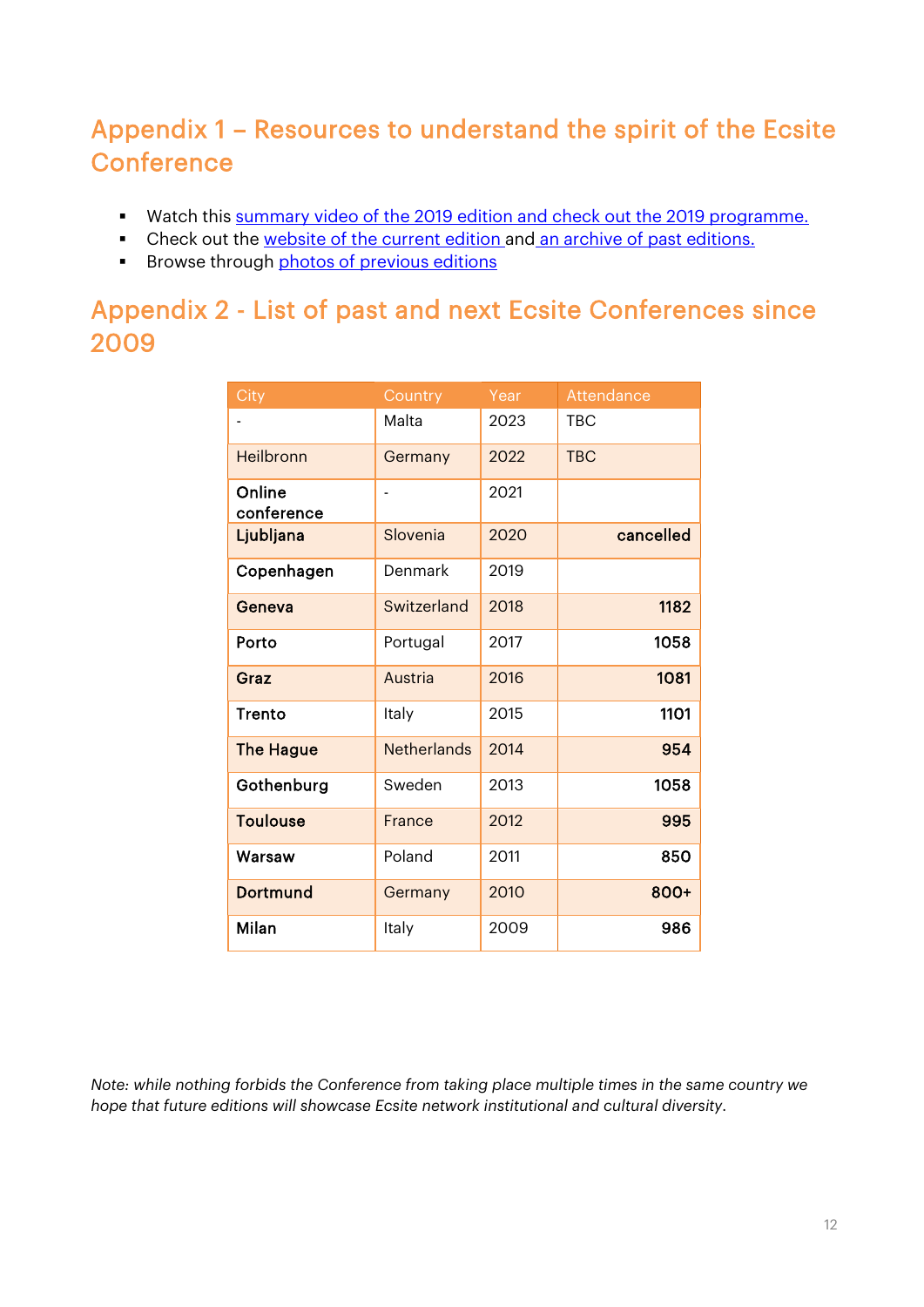# <span id="page-12-0"></span>Appendix 3 – Points to be addressed in your main pitch (element B of your bid)

*Note: don't hesitate to illustrate this part of your bid with attractive pictures and visuals.*

You and your motivations as a Host

- Briefly describe your organisation: mission, history, activities, striking figures
- Mention your organisation's link with and involvement in Ecsite
- If relevant, present the other key partners you will be working with to organise the Ecsite Conference
- Describe your motivations to host the Ecsite Conference: why you? What would you bring to the Conference and what would the Conference bring to your organisation? What does the conference success look like to you? How will the edition hosted by you help to implement the Ecsite network strategy?
- List concrete examples of actions you will take to reduce the Conference's environmental impact?

Your city & region as a destination for the Ecsite Conference

- Present your city's and region's attraction factors for conferences and tourism (facts and data should be part of the Element C)
- Give a brief overview of the local/regional science engagement scene, how you would involve other players in the Conference's organisation and how you would promote the Conference on the national/local scene, attracting new participants to the Conference.
- Give a brief overview of your city's commitment to sustainability

Proposed conference venues

- Present the venues for the main Conference and pre-Conference (facts and data should be part of the Element C)
	- o Suggesting additional, unique locations for different, creative conference activities is a plus (for example: a roof terrace, an indoor garden, spectacular architectural features)
- Present the locations you have in mind for the following key social events and describe the sort of experience you would like to create for attendees:
	- o Speakers' Reception
	- o Gala Dinner
	- o Nocturne
	- o Farewell Party
- Describe the overall accessibility of all the venues and list potential solutions to overcome accessibility barriers

More about the hosting team

• Describe the partners and key contractors you would be working with and who would be doing what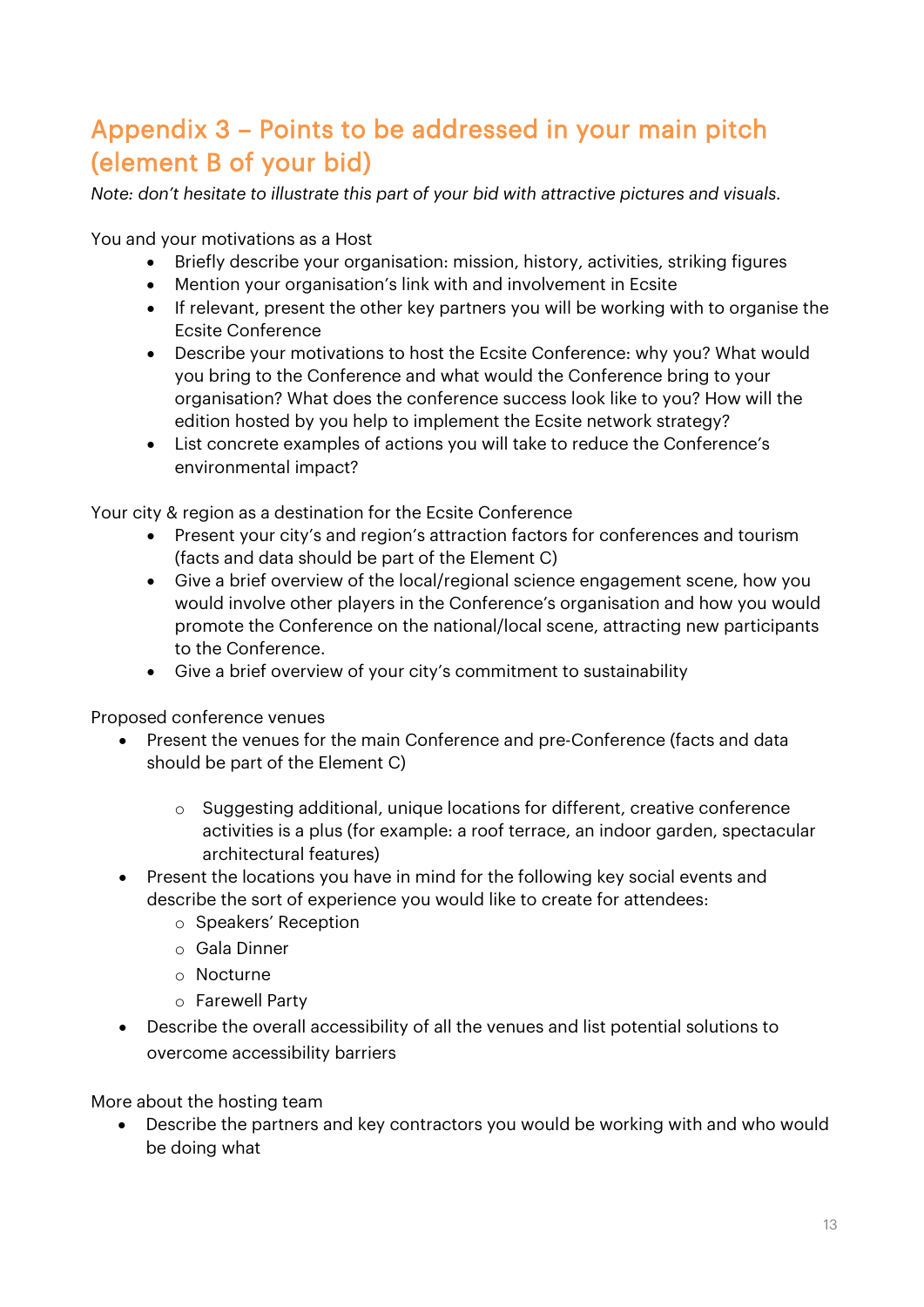- Describe your experience of organising large events (over 500 participants, more than 1 day) and events for international audiences.
- Describe your fundraising experience and capacities

# <span id="page-13-0"></span>Appendix 4 – Form for the facts & figures (element C of your bid)

<span id="page-13-1"></span>You will find an [editable version](https://www.ecsite.eu/sites/default/files/appendix4_factsfigures_ecsiteconferencebid2024-2025_final.docx) here

# Appendix 5 – Form for the budget (element D of your bid)

You will find an [editable version](https://www.ecsite.eu/sites/default/files/appendix5_budget_ecsiteconferencebid2024-2025_final.xlsx) here

As you will see in the budget template, you may add lines or adapt the form to reflect your local realities. However please don't touch the "Income from Ecsite" section. Please use costs as known at the time of your bid.

# <span id="page-13-2"></span>Appendix 6 – Specifications for getting booths assembly & dismantling quote (element G of your bid)

This is how we usually present our quote request, you can adapt it to obtain the quote.

| <b>DESCRIPTION</b><br><b>PROJECT/EVENT</b> | <b>Exhibition in the Business Bistro</b><br><b>Ecsite Conference</b>                                                                                                                                                                                                                                                                                                               |  |
|--------------------------------------------|------------------------------------------------------------------------------------------------------------------------------------------------------------------------------------------------------------------------------------------------------------------------------------------------------------------------------------------------------------------------------------|--|
| <b>DATE</b>                                | Monday-Sunday of late May to mid-June 2024 and/or 2025<br>Monday-Tuesday: set up days for booth building company<br>Wednesday: set up day for exhibitors<br>$\bullet$<br>Thursday-Saturday: event running<br>Saturday from 18.00-Sunday (or potentially Monday, to be<br>$\bullet$                                                                                                 |  |
| <b>LANGUAGE</b>                            | negotiated locally): dismantling<br>English                                                                                                                                                                                                                                                                                                                                        |  |
| <b>VENUE</b>                               | (specify)                                                                                                                                                                                                                                                                                                                                                                          |  |
| <b>BUSINESS</b>                            | Ecsite is the European network of science centres and museums, the                                                                                                                                                                                                                                                                                                                 |  |
| <b>BISTRO</b>                              | organisation has 300+ members, organisations in Europe and                                                                                                                                                                                                                                                                                                                         |  |
| <b>DESCRIPTION</b>                         | worldwide. The Conference is the annual gathering of professionals<br>working in science communication. It is attended by approx. 1,000<br>people and it takes place every year in a different European country,<br>hosted by a local museum. The Conference consists of a varied<br>programme with 100+ sessions and an exhibition area, the so-called<br><b>Business Bistro.</b> |  |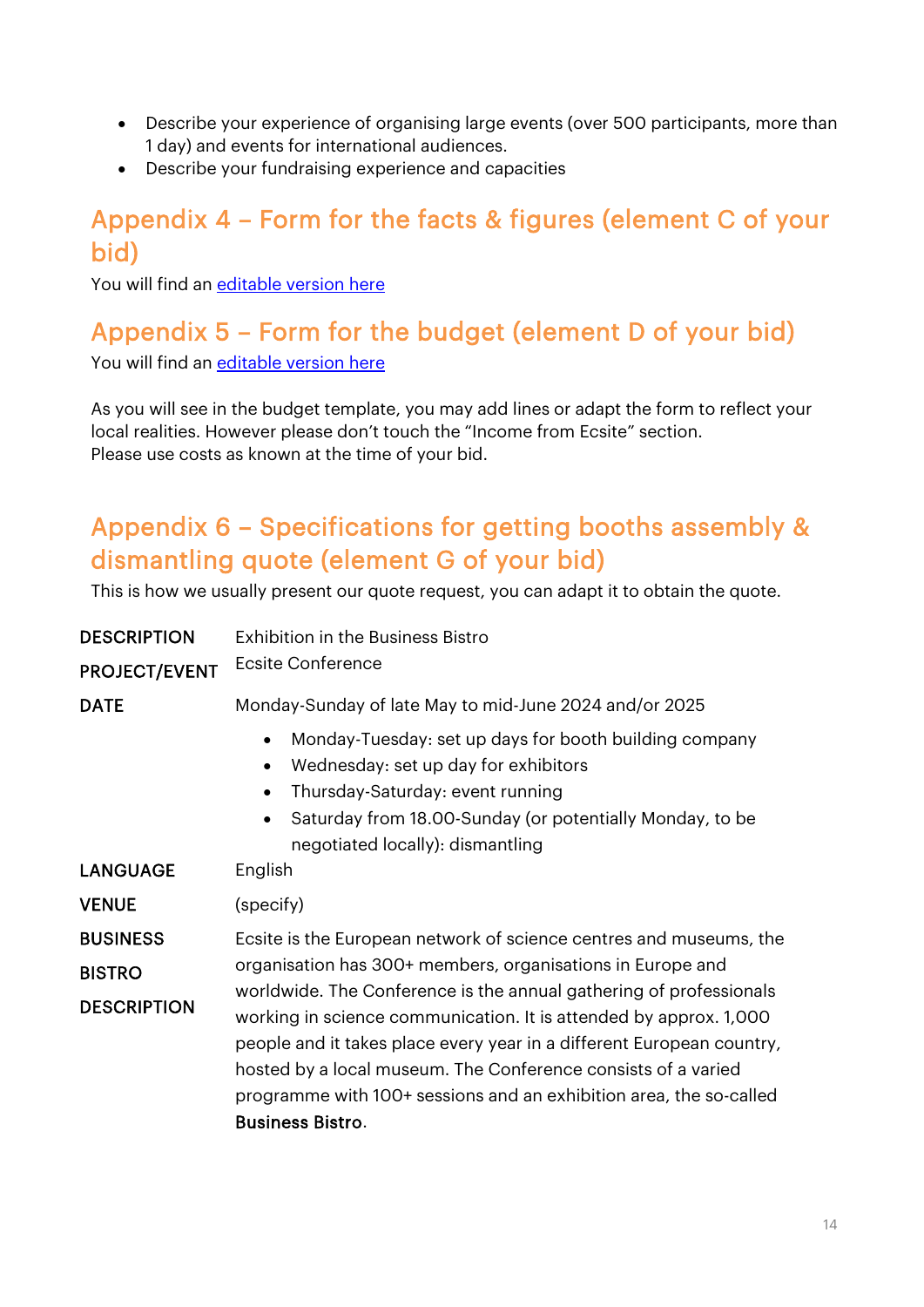In this exhibition area, private companies, museums & science centres and international organisations can promote their products or services. All the coffee breaks of the conference take place in the Business Bistro to maximize attendance and a Happy Hour is organised on the Friday night (18.00-19.00). The Business Bistro runs for the whole duration of the Conference from Thursday to Saturday evening (6 - 8 June 2019). The Business Bistro is a very important part of the Conference for Ecsite. It holds +/-65 booths.

To build the booths and offer technical support, Ecsite is looking for a local stand building company that can address all the requirements listed in this quote request.

Ecsite handles the booking process and the communication with exhibitors. The only case in which exhibitors will be in touch with the stand building company is if they require equipment on top of the standard booth offer (see "additional orders" below).

#### REQUIREMENTS

#### BOOTHS 65 booths split up in:

- 59 booths 3 m long, 2 m wide and 2.5 m high (6 sqm);
- 6 booths 2 m long, 2 m wide and 2.5 m high (4 sqm).

The booths are set up according to a floor plan that Ecsite and the local conference host put together.

Each booth needs basic equipment:

- Head panel: on every booth the exhibiting company's name and booth number should be listed (please include printing and installation costs in your quote);

- Carpet inside the booth (neutral colour);
- Electricity in each booth (two plugs usually 220V);

- Lighting on each booth (number of light sources depends on how strong they are);

- One table & two chairs.

ADDITIONAL - The stand building company should take ownership of additional ORDERS orders the exhibitors will ask for. This will be extra furniture (a cabinet, bar stools, extra tables, brochure displays…), AV equipment (plasma screen…), even flowers if needed. The stand building company will provide a catalogue and price list for the most common items; - The exhibitors will contact the stand building company directly to order this extra equipment. They pay directly to the stand building company for these additional orders. The stand building company commits to reply to exhibitors' emails within three working days; - Ecsite itself holds a booth in the Business Bistro, that is dedicated to promoting the future edition of the conference. The stand building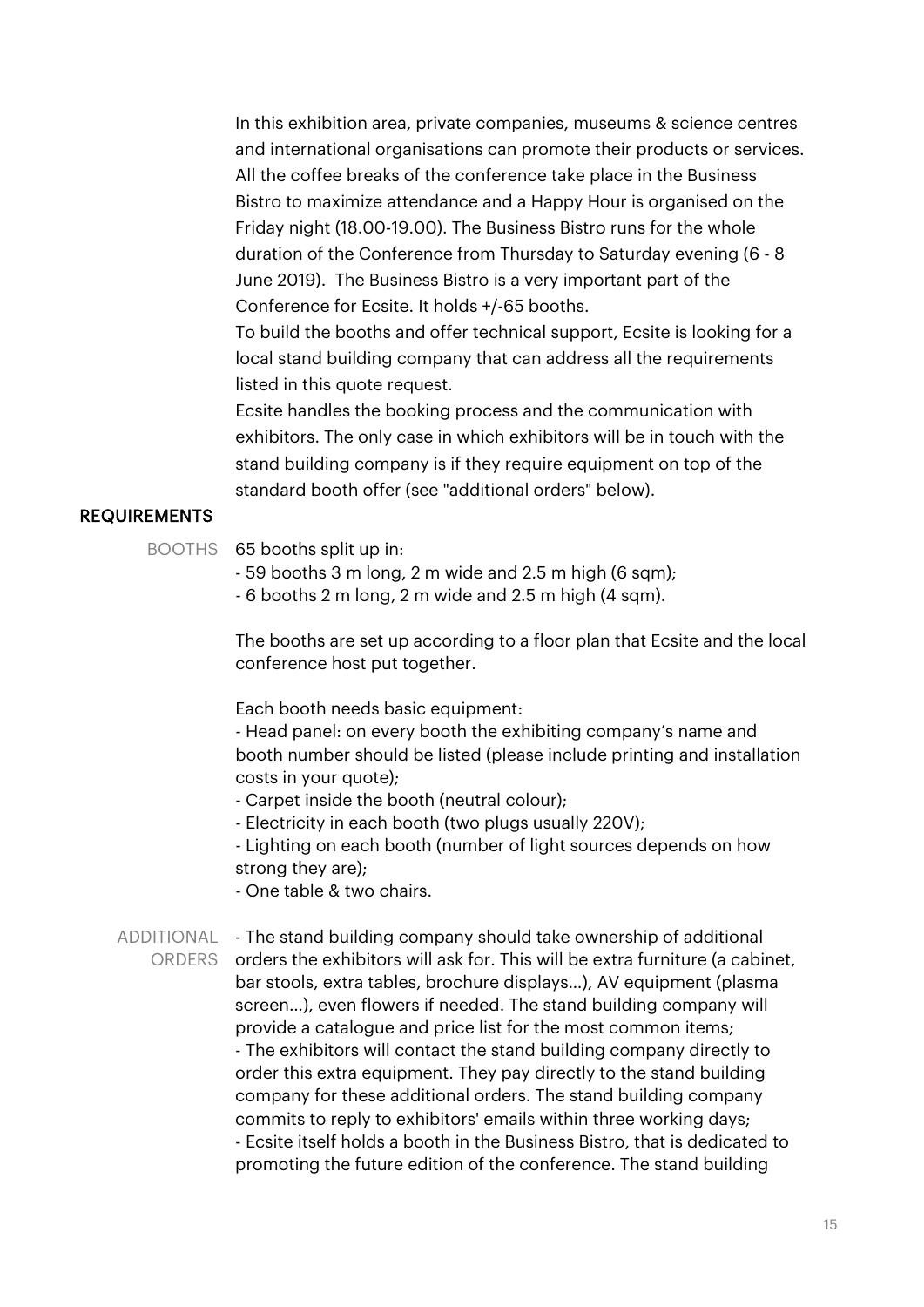company offers Ecsite a special discount on all additional orders required for its own space.

STAFF The stand building company offers a senior project manager who has good English language skills both written and spoken. This person will be the single point of contact for the whole project from start, and until final invoices are settled after the event.

> On Monday and Tuesday, the company will set up all booths and place rented furniture so that the space is ready for the exhibitors to set up their own materials on Wednesday 6 June.

> On Wednesday (from 8.00 to 23.00) and Thursday (from 8.00 to 11.00), the stand building company will set up a help desk at the Business Bistro to help exhibitors with any questions they may have related to their stand and/or rented furniture. On these days, the company also offers 2 helpers with some English language skills (spoken) to assist exhibitors with the setup of their booth (carrying boxes, putting posters up, installing the extra ordered furniture…). Also, on Saturday evening, when the conference ends, helpers should be available for the exhibitors. This team needs to come with basic event equipment like forklift, pallet truck, tape, stapler, Velcro, tie wraps…

| <b>REQUIREMENTS</b>                |                                                                                                                                                                                                                                                                                                                                                                                                                                                                                                                                                                                                                                                                                                   |
|------------------------------------|---------------------------------------------------------------------------------------------------------------------------------------------------------------------------------------------------------------------------------------------------------------------------------------------------------------------------------------------------------------------------------------------------------------------------------------------------------------------------------------------------------------------------------------------------------------------------------------------------------------------------------------------------------------------------------------------------|
| <b>BOOTHS</b>                      | 65 booths, split up in:<br>- 59 booths 3 m long, 2 m wide and 2.5 m high (6 sqm);<br>- 6 booths 2 m long, 2 m wide and 2.5 m high (4 sqm).<br>The booths are set up according to a floor plan that Ecsite and the<br>local conference host put together.<br>Each booth needs basic equipment:<br>- Head panel: on every booth the exhibiting company's name and<br>booth number should be listed (please include printing and<br>installation costs in your quote);<br>- Carpet inside the booth (neutral colour);<br>- Electricity in each booth (two plugs usually 220V);<br>- Lighting on each booth (number of light sources depends on how<br>strong they are);<br>- One table & two chairs. |
| <b>ADDITIONAL</b><br><b>ORDERS</b> | - The stand building company should take ownership of additional<br>orders the exhibitors will ask for. This will be extra furniture (a<br>cabinet, bar stools, extra tables, brochure displays), AV equipment<br>(plasma screen), even flowers if needed. The stand building                                                                                                                                                                                                                                                                                                                                                                                                                     |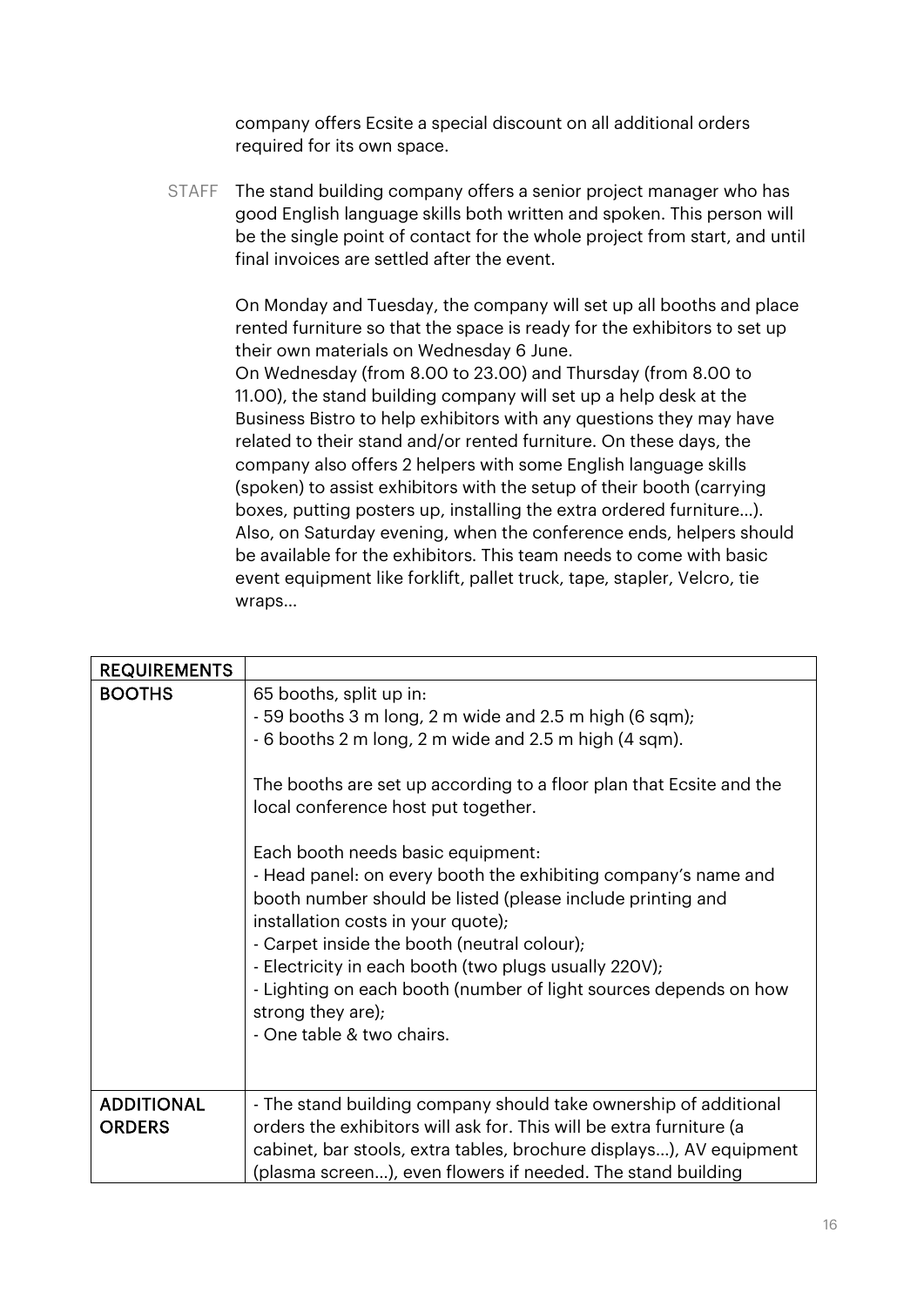|              | company will provide a catalogue and price list for the most<br>common items;<br>- The exhibitors will contact the stand building company directly to<br>order this extra equipment. They pay directly to the stand building<br>company for these additional orders. The stand building company<br>commits to reply to exhibitors' emails within three working days;<br>- Ecsite itself holds a booth in the Business Bistro, that is dedicated to<br>promoting the future edition of the conference. The stand building<br>company offers Ecsite a special discount on all additional orders<br>required for its own space. |
|--------------|------------------------------------------------------------------------------------------------------------------------------------------------------------------------------------------------------------------------------------------------------------------------------------------------------------------------------------------------------------------------------------------------------------------------------------------------------------------------------------------------------------------------------------------------------------------------------------------------------------------------------|
| <b>STAFF</b> | The stand building company offers a senior project manager who has<br>good English language skills both written and spoken. This person<br>will be the single point of contact for the whole project from start,                                                                                                                                                                                                                                                                                                                                                                                                             |
|              | and until final invoices are settled after the event.<br>On Monday and Tuesday, the company will set up all booths and                                                                                                                                                                                                                                                                                                                                                                                                                                                                                                       |
|              | place rented furniture so that the space is ready for the exhibitors to<br>set up their own materials on Wednesday 6 June.<br>On Wednesday (from 8.00 to 23.00) and Thursday (from 8.00 to                                                                                                                                                                                                                                                                                                                                                                                                                                   |
|              | 11.00), the stand building company will set up a help desk at the<br>Business Bistro to help exhibitors with any questions they may have<br>related to their stand and/or rented furniture. On these days, the<br>company also offers 2 helpers with some English language skills<br>(spoken) to assist exhibitors with the setup of their booth (carrying                                                                                                                                                                                                                                                                   |
|              | boxes, putting posters up, installing the extra ordered furniture).<br>Also, on Saturday evening, when the conference ends, helpers<br>should be available for the exhibitors. This team needs to come with<br>basic event equipment like forklift, pallet truck, tape, stapler, Velcro,                                                                                                                                                                                                                                                                                                                                     |
|              | tie raps                                                                                                                                                                                                                                                                                                                                                                                                                                                                                                                                                                                                                     |

# <span id="page-16-0"></span>Appendix 7 – Specifications of the Conference as we know it today.

# <span id="page-16-1"></span>1. Spaces

| <b>MAIN AUDITORIUM / STAGE</b> |                                                                                                                                  |  |
|--------------------------------|----------------------------------------------------------------------------------------------------------------------------------|--|
| Where?                         | Main conference venue                                                                                                            |  |
| When?                          | Thursday / Friday / Saturday                                                                                                     |  |
| Capacity                       | Minimum of 1,000 people                                                                                                          |  |
| <b>Basic requirements</b>      | • An auditorium-type of space<br>• With a stage at the front<br>• A pulpit<br>• A total of minimum 1,000 chairs facing the stage |  |
|                                |                                                                                                                                  |  |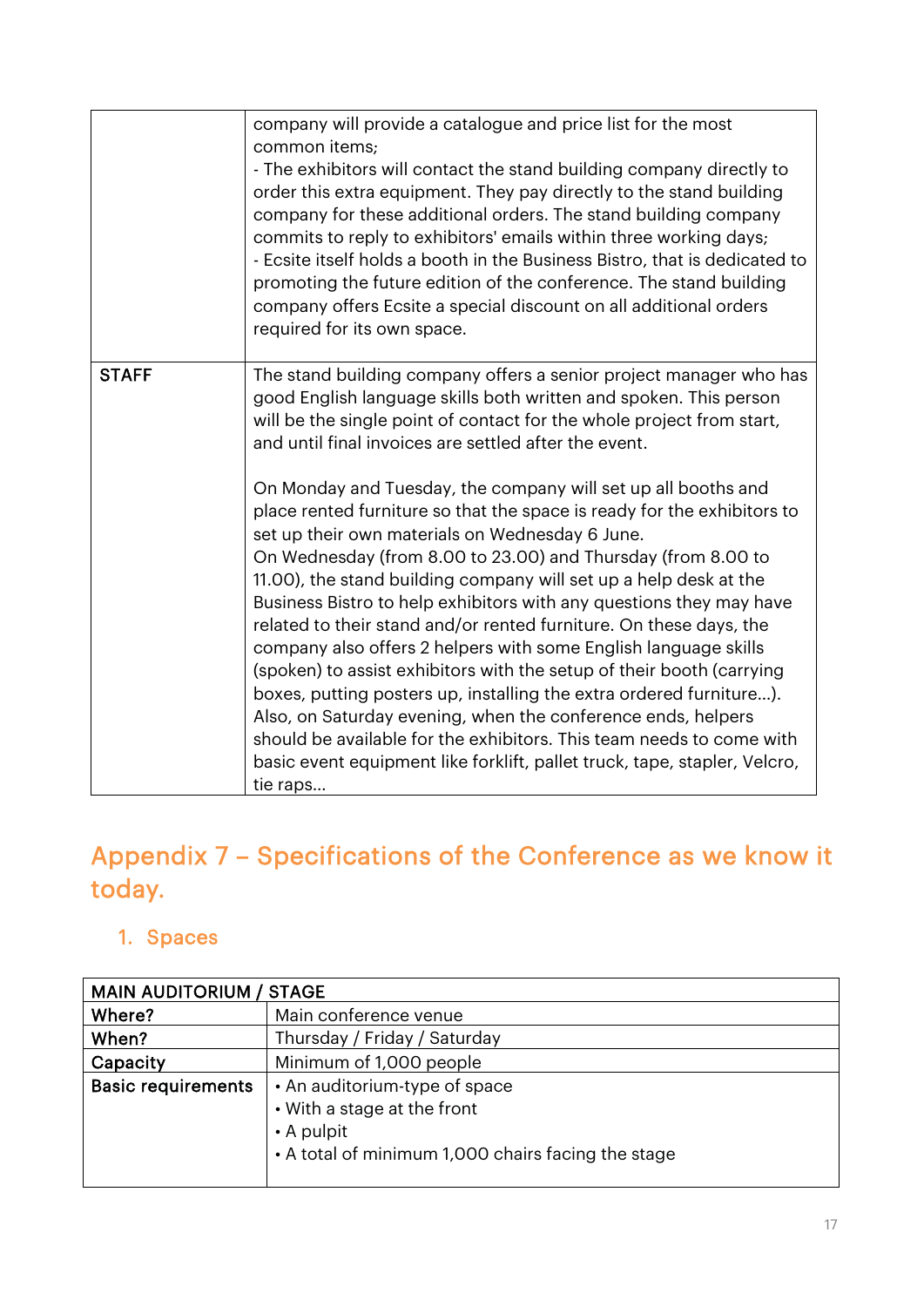| <b>Technical</b><br>equipment | • 2 microphones for speakers and convenors<br>• 1 wireless microphone with extra batteries for the audience<br>•1 computer connected to the Internet and to a central upload point<br>•1 projector and sound system<br>• 2 backup computers<br>• At least 3 different cameras set at 3 different angles<br>• Lighting suited to a live studio<br>• Full technical equipment to stream events online and record them<br>for future use. |
|-------------------------------|----------------------------------------------------------------------------------------------------------------------------------------------------------------------------------------------------------------------------------------------------------------------------------------------------------------------------------------------------------------------------------------------------------------------------------------|
| Remarks                       | A professional technical team is needed, capable to stream and<br>record all events happening in this space.                                                                                                                                                                                                                                                                                                                           |

| <b>SESSION AND WORKSHOP SPACES</b> |                                                                         |                                                                        |  |
|------------------------------------|-------------------------------------------------------------------------|------------------------------------------------------------------------|--|
| Where?                             | Pre-Conference venue                                                    | Main Conference venue                                                  |  |
| When?                              | Wednesday                                                               | Thursday / Friday / Saturday                                           |  |
| Capacity                           | 7 spaces with capacity for 50-70                                        | 10 spaces with capacity for 100-                                       |  |
|                                    | people each                                                             | 150 people each                                                        |  |
| <b>Basic requirements</b>          | • A total of minimum 1,000 chairs must be available.                    |                                                                        |  |
|                                    | • A set of 30 tables must be available on demand.                       |                                                                        |  |
|                                    |                                                                         |                                                                        |  |
| <b>Technical</b>                   | Each space must be equipped, at least,                                  |                                                                        |  |
| equipment                          | • with 2 microphones for speakers and convenors                         |                                                                        |  |
|                                    | •1 wireless microphone with extra batteries for the audience            |                                                                        |  |
|                                    | •1 computer connected to the Internet and to a central upload point     |                                                                        |  |
|                                    | •1 projector and sound system                                           |                                                                        |  |
|                                    | •1 backup computer                                                      |                                                                        |  |
|                                    | • 1 poster board and flip chart including pens                          |                                                                        |  |
|                                    | • Office material (paper, staplers, pens, scissors, post-it notes, blue |                                                                        |  |
|                                    | tack, etc.)                                                             |                                                                        |  |
|                                    | • Power plugs for speakers and participants                             |                                                                        |  |
|                                    |                                                                         |                                                                        |  |
| <b>Remarks</b>                     |                                                                         | • None of the spaces listed above can be theatre style or auditoriums. |  |
|                                    | • The setup of the rooms is adapted upon request of the session         |                                                                        |  |
|                                    | convenors (list of needs provided by Ecsite 3 weeks prior to the        |                                                                        |  |
|                                    | Conference).                                                            |                                                                        |  |

| <b>DROP-IN ACTIVITY SPACE</b> |                                                                                            |  |
|-------------------------------|--------------------------------------------------------------------------------------------|--|
| Where?                        | Main conference venue                                                                      |  |
| When?                         | Thursday / Friday / Saturday                                                               |  |
| Where?                        | Main Conference venue                                                                      |  |
| Capacity                      | 50-70 people                                                                               |  |
| <b>Basic requirements</b>     | • A workshop stations with additional equipment, depending on the<br>drop-in activity type |  |
|                               | • A projections screen and additional chairs to create a small session                     |  |
|                               | space                                                                                      |  |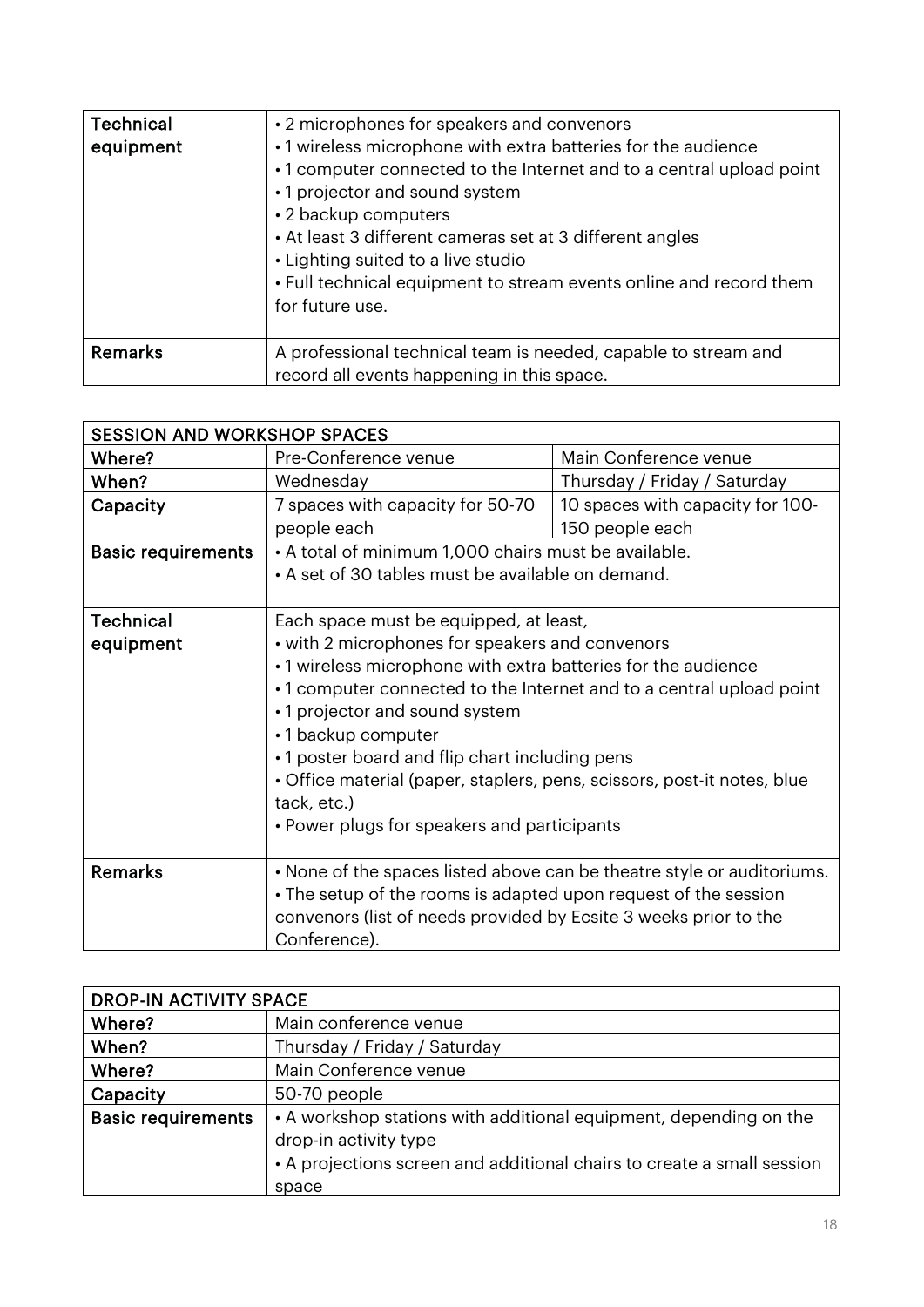| <b>Technical</b><br>equipment | Technical specifications are defined during the Conference<br>programme planning. Please use an example of Makerspace (below)<br>to budget the costs of this space |
|-------------------------------|--------------------------------------------------------------------------------------------------------------------------------------------------------------------|
| Remarks                       | This space might require additional set-up time 1-2 days before the<br>Conference                                                                                  |

#### Example of a drop-in space requirements

#### *Makerspace*

- *10 by 20 meters space near session rooms or potentially at the Business Bistro*
- *If at Business Bistro, partitions are needed to provide privacy during formal session*
- *Sturdy/strong working tables and chairs, to put machines and heavy tools on and to host 50-60 workshop participants.*
- *10-12 classroom / folding tables for materials & supplies; table lamps / clamp lights*
- *Wall space or sturdy dividers for hanging projects and examples*
- *Depending on light levels, either a large LCD screen or a video projector for the sessions; electric extensions (20 plugs in total); wifi and cable internet*
- *Minimum required tools and machines: soldering iron station (soldering iron, desoldering pump, protection, safety glasses), hot glue station, cutting mats / utility knife stations, electronics bench (multimeter, wire tools, etc…), general hand tools & workshop materials (clamps, zip ties, drill guns, tweezers, pliers, scissors, screw drivers, small saw, tape measurer) , 10-12 extension cords, power strips, access to scrap cardboard/wood/material, 1 vinyl cutter, 1 inkjet colour printer, at least 1 3d printer(s), 1 laser cutter, 12 laptops (classroom set).*

#### Remarks: equipment can be usually rented from a local makerspace

| <b>LUNCHES VENUE</b>      |                                        |                                |
|---------------------------|----------------------------------------|--------------------------------|
| Where?                    | Pre-Conference venue                   | Main conference venue          |
| When?                     | Lunchtime: Wednesday                   | Lunchtime: Thursday / Friday / |
|                           |                                        | Saturday                       |
| Capacity                  | for about 300 people                   | for about 1,000 people         |
| <b>Basic requirements</b> | Tables and chairs for all participants |                                |
| <b>Technical</b>          | To be specified by Caterer / host.     |                                |
| equipment                 |                                        |                                |
| Remarks                   | see section "2 Catering"               |                                |

| <b>REGISTRATION AND INFORMATION DESKS</b> |                                                                                           |  |
|-------------------------------------------|-------------------------------------------------------------------------------------------|--|
| Where?                                    | Main Conference venue, both for pre-Conference and main                                   |  |
|                                           | Conference                                                                                |  |
| When?                                     | Wednesday / Thursday / Friday / Saturday                                                  |  |
| Capacity                                  | Large space (at least 10m in width x 25m in length) required so<br>participants can queue |  |
|                                           |                                                                                           |  |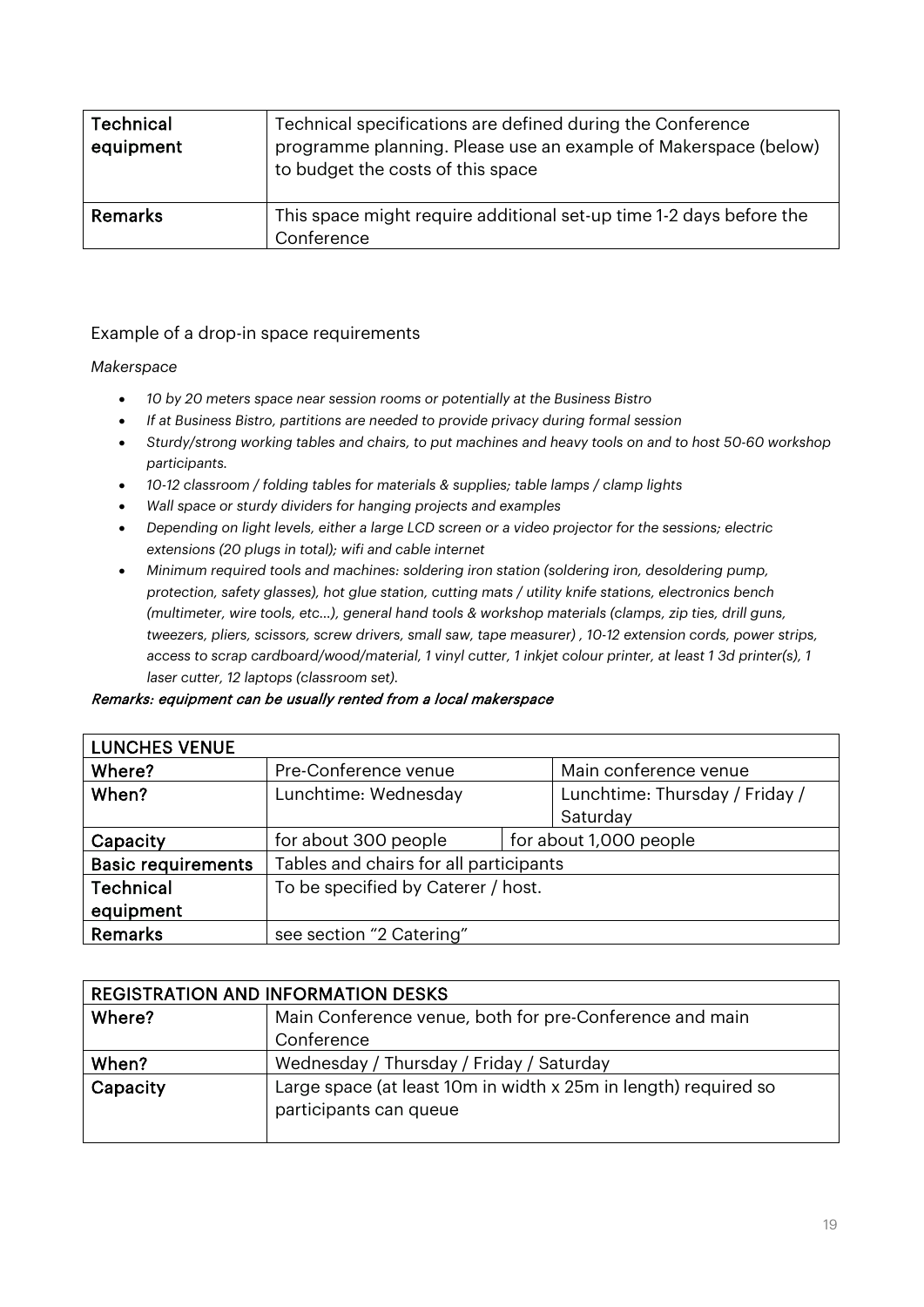| <b>Basic requirements</b><br>(example set-up) | . "Already registered online" desk = counter space for 3 staff,<br>equipped with badge printers<br>. "Sponsors & exhibitors" desk = counter space for 1 staff (no<br>equipment, just a list)<br>. "Buying tickets today" desk = 1 table, 2 chairs for participants in front<br>of 2 laptops, and 1 chair for staff on the opposite table side<br>. "Payments" desk = counter space for 4 staff, each equipped with a<br>laptop, sharing 2 badge printers, credit card terminals and regular A4<br>printer)<br>. "Information" desk: = counter space for 2 staff, with space for city<br>maps, brochures, helpful telephone numbers etc.<br>• A lockable cabinet to store badge printers and laptops<br>• Basic office material (A4 paper, staplers, pens, scissors, etc.)<br>• A cloakroom for participants, close to the desks<br>• A space behind the counters for the staff, 4 chairs around a large<br>table |
|-----------------------------------------------|------------------------------------------------------------------------------------------------------------------------------------------------------------------------------------------------------------------------------------------------------------------------------------------------------------------------------------------------------------------------------------------------------------------------------------------------------------------------------------------------------------------------------------------------------------------------------------------------------------------------------------------------------------------------------------------------------------------------------------------------------------------------------------------------------------------------------------------------------------------------------------------------------------------|
| <b>Technical</b><br>equipment                 | • Excellent Internet connection<br>• Power plugs to connect 5 badge printers and 2 laptops brought by<br>Ecsite<br>• 4 laptops and 1 A4 printer provided by the Host (printer must be<br>connected to the 2 Ecsite laptops and to 1 other computer)<br>• 2 credit card terminals with a user guide, linked to a bank account<br>to collect the payments by card (bank statements required to match<br>card payments in detail - no need to open a specific bank account)                                                                                                                                                                                                                                                                                                                                                                                                                                         |
| <b>Remarks</b>                                | Set-up of this space is flexible and might be different from what is<br>described above, but it must be approved by Ecsite in all cases.                                                                                                                                                                                                                                                                                                                                                                                                                                                                                                                                                                                                                                                                                                                                                                         |

| <b>BUSINESS BISTRO</b>    |                                                                                                                                                                                                                                                                                                                                                                                              |
|---------------------------|----------------------------------------------------------------------------------------------------------------------------------------------------------------------------------------------------------------------------------------------------------------------------------------------------------------------------------------------------------------------------------------------|
| Where?                    | Main Conference venue                                                                                                                                                                                                                                                                                                                                                                        |
| When?                     | Thursday / Friday / Saturday (plus Installation and Dismantling, see<br>below)                                                                                                                                                                                                                                                                                                               |
| Capacity                  | The Host will offer a space in the Conference venue, located in a<br>strategic spot, with a maximum effort to make the Business Bistro a<br>lively place. The capacity is defined by the basic requirements (see<br>below) and the number of participants.                                                                                                                                   |
| <b>Basic requirements</b> | <b>Booths</b><br>• A free space around 2,200 m <sup>2</sup> for building the stands<br>• holds +/- 65 booths (standard measures: 2-3m long, 2m wide, 2.5m<br>high)<br>• Accessible to internal or external providers<br>. Full information on technical details: lifts dimensions, stairs, weight,<br>etc.<br>• Head panel: on every booth the exhibiting company's name and<br>booth-number |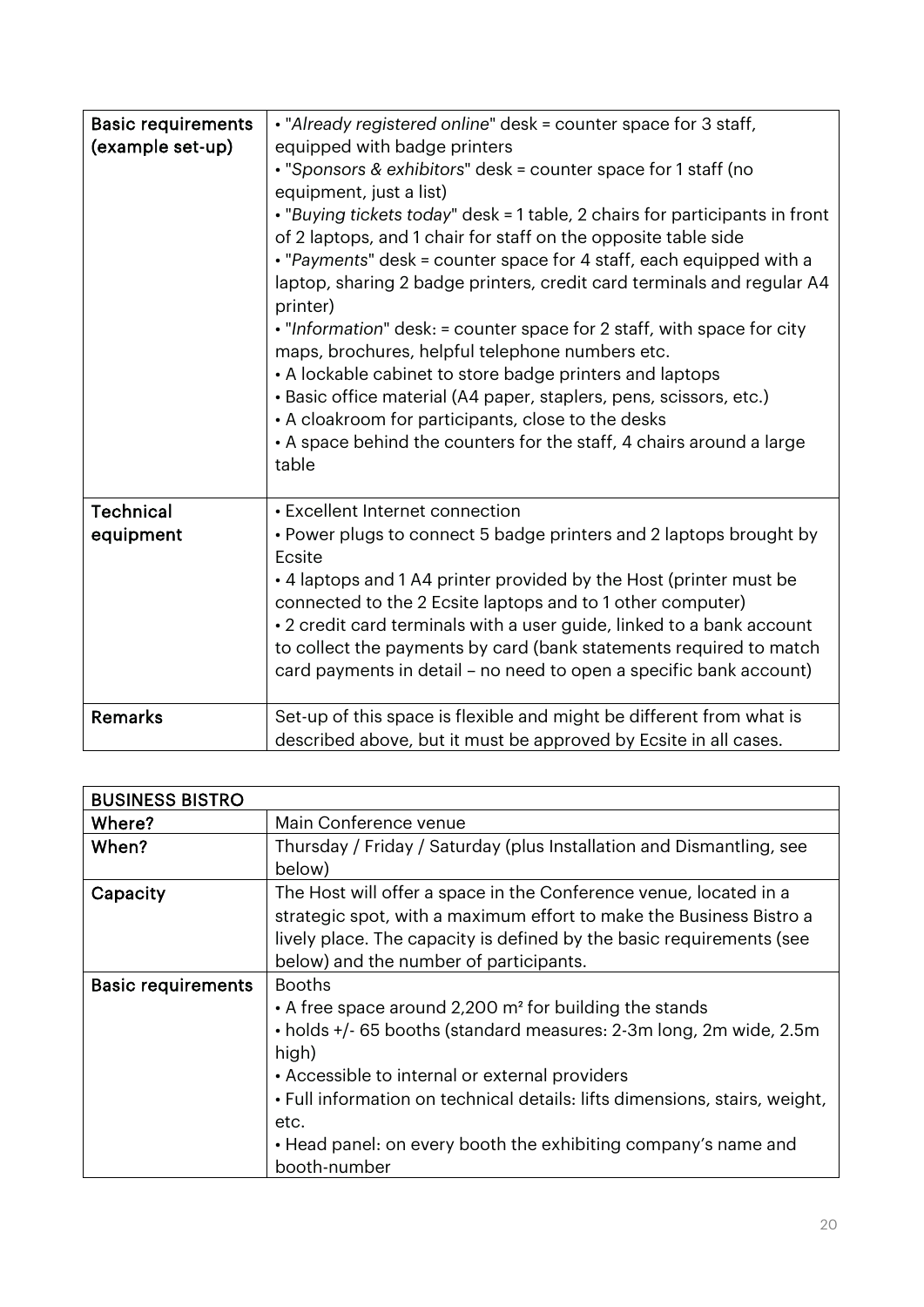| • Carpet inside the booth (neutral colour)                             |
|------------------------------------------------------------------------|
| • One table & two chairs per booth                                     |
| • A freely available safe storage space for exhibitors' own material   |
| and IT available one week before the event, during the event and two   |
| days after the closure of the Business Bistro. The space must be large |
| enough to store 65 exhibitors' equipment and fridges should be         |
| provided to keep food and drinks exhibitors bring for the Happy Hour   |
| event on Friday                                                        |
| • The space needs to be kept clean during the conference's duration,   |
| including a specific clean up after the Business Bistro Happy Hour.    |

### Communal features

- Comfortable lounges for about 50 seated people in minimum 4 different lounge areas
- Social media wall a large screen displaying live tweets and other online content
- 1 communal working table (see below)

### Coffee break spots (see additional details below)

- Enough distribution spots depending on number of participants
- Tables for participants to leave their glasses/cups
- Personnel, cutlery, tables

| <b>Technical</b><br>equipment | • Electricity in each booth (two plugs usually 220V); • Lighting on<br>each booth;                                                                                                                                                                                                                                                                                                                                                                                                                                                                                                                                                                                                            |  |
|-------------------------------|-----------------------------------------------------------------------------------------------------------------------------------------------------------------------------------------------------------------------------------------------------------------------------------------------------------------------------------------------------------------------------------------------------------------------------------------------------------------------------------------------------------------------------------------------------------------------------------------------------------------------------------------------------------------------------------------------|--|
|                               | • basic event equipment like forklift, pallet truck, tape, stapler,<br>Velcro, tie raps                                                                                                                                                                                                                                                                                                                                                                                                                                                                                                                                                                                                       |  |
|                               | •1 communal working table with access to electrical plugs (for 12)                                                                                                                                                                                                                                                                                                                                                                                                                                                                                                                                                                                                                            |  |
|                               | people and minimum 6 charging computers) See above                                                                                                                                                                                                                                                                                                                                                                                                                                                                                                                                                                                                                                            |  |
| Detailed schedule             |                                                                                                                                                                                                                                                                                                                                                                                                                                                                                                                                                                                                                                                                                               |  |
|                               | • a week before the Conference exhibitors send their materials and<br>exhibits to the venue (storage space should be accessible for them<br>• Monday – Tuesday, 9.00 to 18.00: local company builds booths<br>• Wednesday, 8.30 to 23.30: exhibitors set up their booth,<br>• Thursday, 8.00 to 10.00: exhibitors finish setting up set up their<br>booth<br>• Thursday, 10.30 to 17.30: open to participants<br>• Friday, 9.00 to 19.15: open to participants<br>• Saturday, 9.00 to 16.30: open to participants<br>• Saturday, 16.30 to 23.30: exhibitors remove their materials<br>• Sunday and optionally Monday – exhibitors, together with host,<br>work on sending the materials backl |  |
| <b>Remarks</b>                | see next paragraph on catering                                                                                                                                                                                                                                                                                                                                                                                                                                                                                                                                                                                                                                                                |  |

| <b>COFFEE BREAK SPOTS</b> |                |                 |                    |
|---------------------------|----------------|-----------------|--------------------|
| Where?                    | Pre-Conference | Main Conference | Board meeting room |
|                           | venue          | venue           |                    |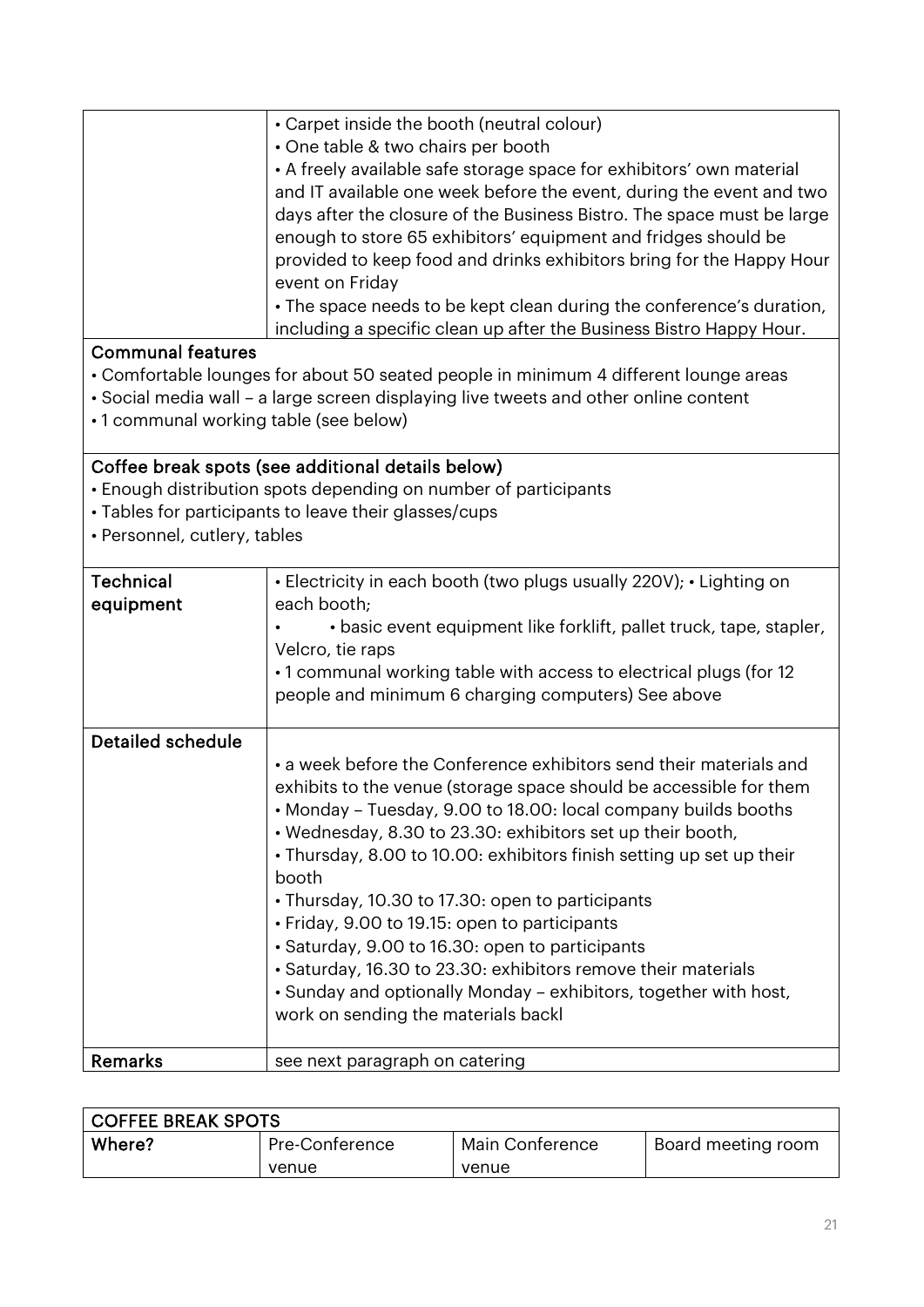| When?                                                                     | Tuesday / Wednesday                                   | Thursday / Friday /<br>Saturday                                               | Wednesday                                                                 |
|---------------------------------------------------------------------------|-------------------------------------------------------|-------------------------------------------------------------------------------|---------------------------------------------------------------------------|
| Capacity                                                                  | Space with a capacity<br>around 300<br>participants   | Space with a capacity<br>around 1,000<br>participants                         | about 15 people                                                           |
| <b>Basic</b><br>requirements                                              | Enough tables to<br>cater the needs of<br>this event. | All Main Conference<br>coffee breaks take<br>place in the Business<br>Bistro. | One table large<br>enough to hold the<br>catering needs of this<br>event. |
| Coffee breaks etc.: technical Equipment to be specified by host / Caterer |                                                       |                                                                               |                                                                           |
| Remarks                                                                   | See section "2 Catering"                              |                                                                               |                                                                           |

| <b>UPLOADING PRESENTATION ROOM</b> |                                                                        |
|------------------------------------|------------------------------------------------------------------------|
| Where?                             | Main-Conference [Ecsite camp]                                          |
| When?                              | Thursday / Friday / Saturday                                           |
| Capacity                           | 1 room                                                                 |
| <b>Basic</b>                       | • Tables and chairs                                                    |
| requirements                       |                                                                        |
| <b>Technical</b>                   | • Minimum 3 computers                                                  |
| equipment                          | • IT-network to distribute presentations to computers in session rooms |
|                                    | • A freely accessible A4 black and white printer (limited to 20 pages  |
|                                    | per participant)                                                       |
|                                    |                                                                        |
| <b>Remarks</b>                     | Constant presence of a technician required in this room (whole event,  |
|                                    | $8.00 - 18.00$                                                         |

| <b>NETWORKING MEETING ROOMS</b> |                                                                       |                              |
|---------------------------------|-----------------------------------------------------------------------|------------------------------|
| Where?                          | Pre-Conference venue                                                  | Main-Conference venue        |
| When?                           | Wednesday                                                             | Thursday / Friday / Saturday |
| Capacity                        | 2 rooms with capacity for 30 people                                   |                              |
| <b>Basic</b>                    |                                                                       |                              |
| requirements                    | • Tables and chairs                                                   |                              |
|                                 | • Office material                                                     |                              |
|                                 |                                                                       |                              |
| <b>Technical</b>                |                                                                       |                              |
| equipment                       | • A projector or screen                                               |                              |
|                                 | • Electricity plugs                                                   |                              |
|                                 |                                                                       |                              |
| <b>Remarks</b>                  | These rooms are available to book for conference participants if they |                              |
|                                 | need to host a meeting during the conference                          |                              |

| SPONSORS ROOMS |                                     |
|----------------|-------------------------------------|
| Where?         | Main-Conference                     |
| When?          | Thursday / Friday / Saturday        |
| Capacity       | 2 rooms with capacity for 30 people |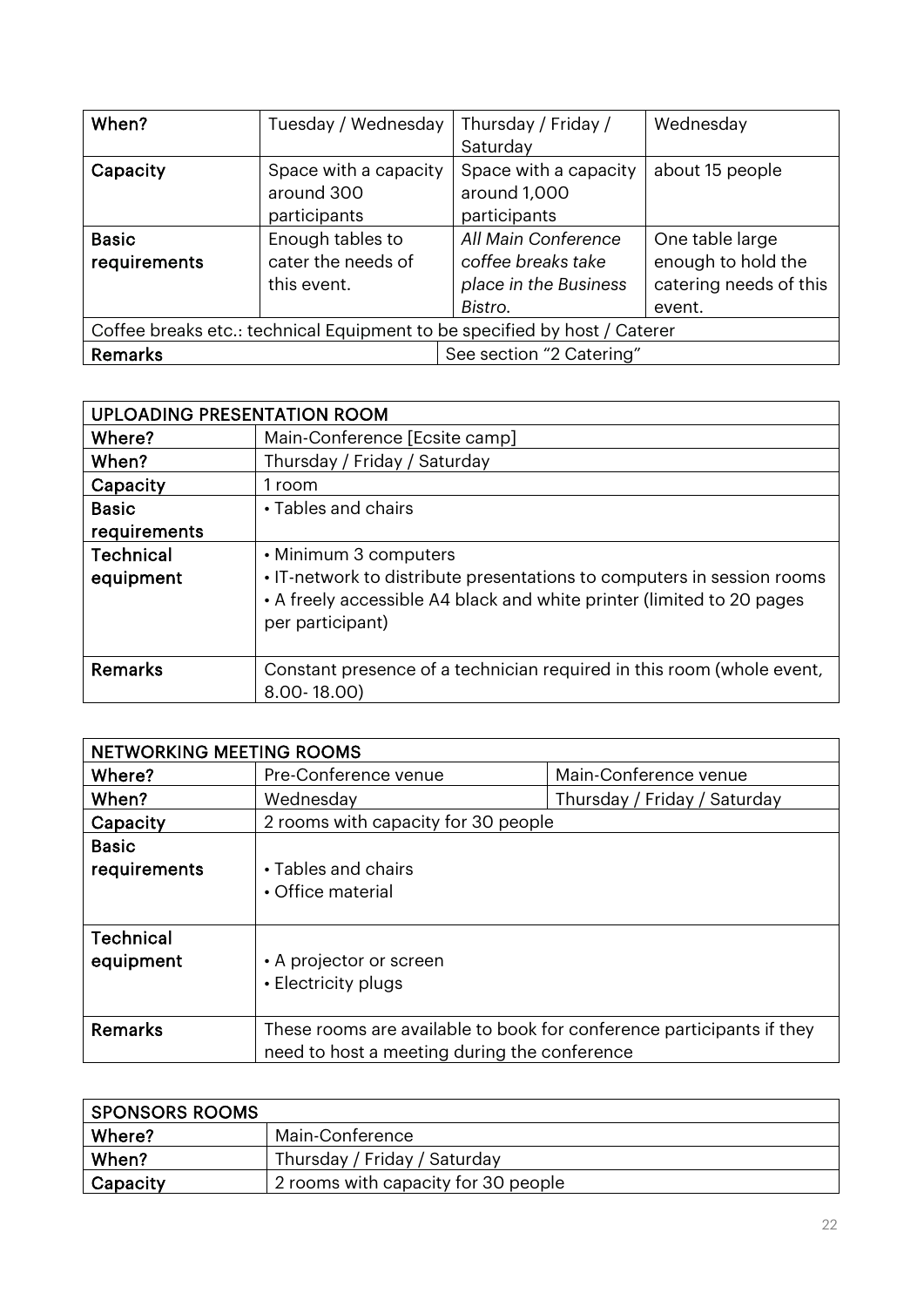| <b>Basic requirements</b>     | • Tables and chairs for 15 people<br>• Free area of at least 15 sqm<br>• Two spares tables to be freely moved by sponsors<br>• Office material |
|-------------------------------|------------------------------------------------------------------------------------------------------------------------------------------------|
| <b>Technical</b><br>equipment | • A projector or screen                                                                                                                        |
| Remarks                       | These rooms are available to book for Business Bistro exhibitors and<br>Sponsors if they need to host a meeting during preconference           |

| <b>ECSITE ONSITE OFFICE</b> |                                                                        |                       |
|-----------------------------|------------------------------------------------------------------------|-----------------------|
| Where?                      | Pre-Conference venue                                                   | Main Conference venue |
| When?                       | Wednesday                                                              | Saturday              |
| Capacity                    | closed office for Ecsite, 6 seats and desks                            |                       |
| <b>Basic requirements</b>   | • Tables and chairs                                                    |                       |
|                             | • Office material                                                      |                       |
|                             |                                                                        |                       |
| <b>Technical</b>            | • Internet access                                                      |                       |
| equipment                   | • Two monitors                                                         |                       |
|                             | • Mice & keyboards                                                     |                       |
|                             | • Access to a nearby printer                                           |                       |
|                             |                                                                        |                       |
| <b>Remarks</b>              | Ideally this office is the same or close by the Host team's office. It |                       |
|                             | facilitates communication and team building.                           |                       |

| <b>STUDIO (OPTIONAL)</b>  |                                                                     |  |
|---------------------------|---------------------------------------------------------------------|--|
| Where?                    | Main-Conference [Ecsite camp]                                       |  |
| When?                     | Thursday / Friday / Saturday                                        |  |
| Capacity                  | 1 room                                                              |  |
| <b>Basic requirements</b> | A space for photographers, the camera crew, for technicians editing |  |
|                           | videos, and/or for the social media team.                           |  |
| <b>Technical</b>          | Needs to be defined in due course. Estimated: 5+ large computer     |  |
| equipment                 | screens, cable internet, electricity plugs                          |  |

1. Events within the conference

| <b>OPENING CEREMONY</b>  |                                                                       |  |  |  |
|--------------------------|-----------------------------------------------------------------------|--|--|--|
| Where?                   | Auditorium/Main stage                                                 |  |  |  |
| When?                    | Thursday, c. 9.45 - 11.00                                             |  |  |  |
| Capacity                 | up to 1,000 participants                                              |  |  |  |
| <b>Basic description</b> | This ceremony officially opens the Main conference. It includes the   |  |  |  |
|                          | Mariano Gago Awards ceremony and brief speeches by the Host,          |  |  |  |
|                          | Ecsite President, Ecsite Executive Director, a maximum of two invited |  |  |  |
|                          | speakers and short entertaining intervals. Keeping words to an        |  |  |  |
|                          | absolute minimum, these intervals are providing a break from          |  |  |  |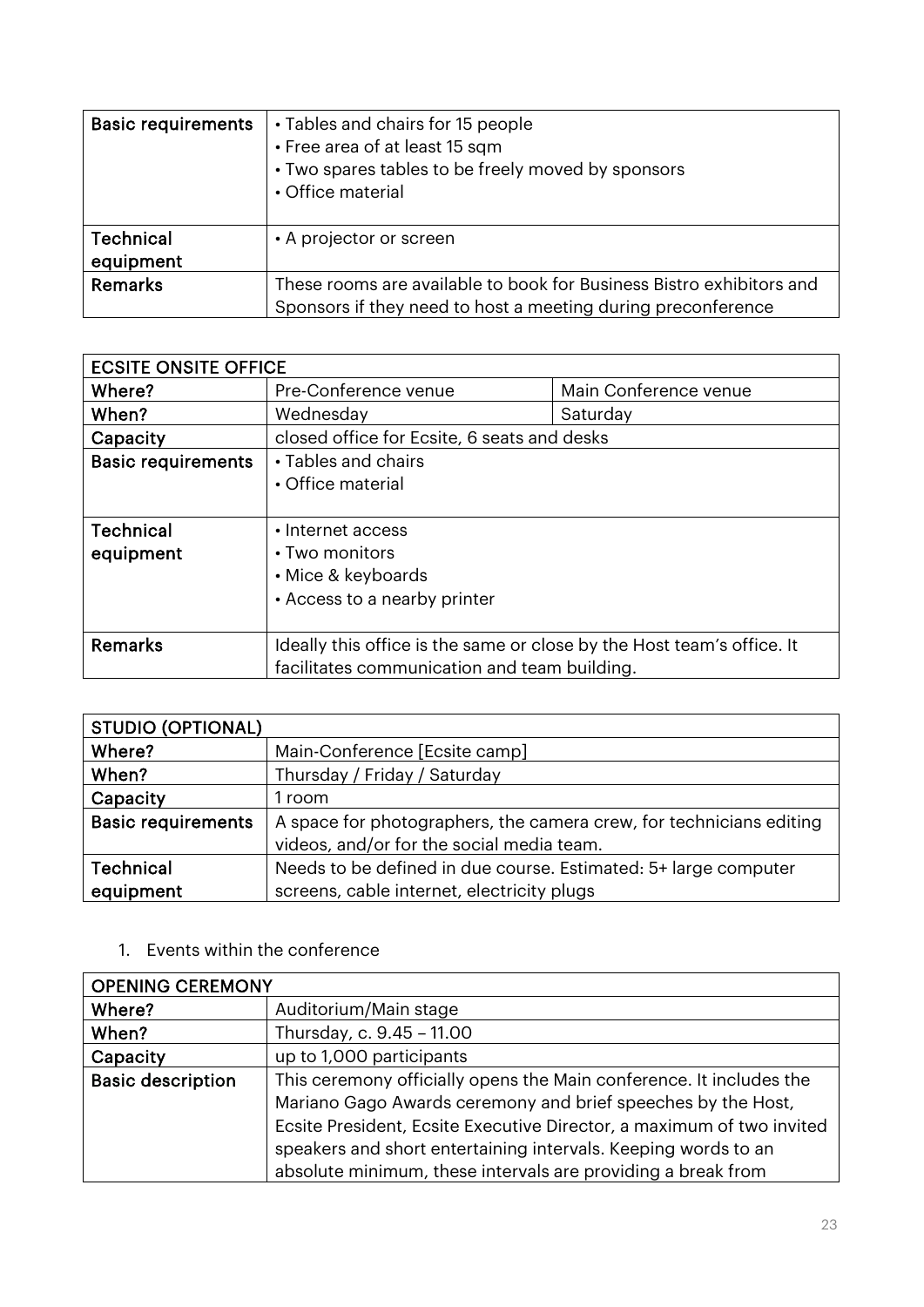|                               | speeches and conveying an aspect of the national or regional<br>culture. There will be two or three intervals lasting 3-5 minutes.                                                                                                                                             |  |  |  |  |
|-------------------------------|--------------------------------------------------------------------------------------------------------------------------------------------------------------------------------------------------------------------------------------------------------------------------------|--|--|--|--|
| <b>Technical</b><br>equipment | For the Opening Ceremony the technical equipment available at the<br>auditorium/stage (listed above in 1 Spaces) will be used.<br>Depending on the details of the programme extra equipment needed<br>might be needed.                                                         |  |  |  |  |
| Responsibility                | • Ecsite and ACPC are responsible for the design and contents of the<br>ceremony.<br>• Ecsite oversees inviting European and international speakers (if<br>relevant).<br>• The host will invite national authorities.<br>. The host will provide short entertaining intervals. |  |  |  |  |
| Remarks                       | Optional: Online-Streaming                                                                                                                                                                                                                                                     |  |  |  |  |

| <b>KEYNOTE SPEECHES</b>  |                                                                                                                                                                                                                    |  |  |  |  |
|--------------------------|--------------------------------------------------------------------------------------------------------------------------------------------------------------------------------------------------------------------|--|--|--|--|
| Where                    | Auditorium/Main Stage                                                                                                                                                                                              |  |  |  |  |
| When?                    | Friday, 10:30 - 12:00; Saturday, 10:30 - 12:00                                                                                                                                                                     |  |  |  |  |
| Capacity                 | up to 1,000 participants                                                                                                                                                                                           |  |  |  |  |
| <b>Basic description</b> |                                                                                                                                                                                                                    |  |  |  |  |
| <b>Technical</b>         | For the Keynote Speeches the technical equipment available at the                                                                                                                                                  |  |  |  |  |
| equipment                | auditorium/stage (listed above in 1 Spaces) will be used.                                                                                                                                                          |  |  |  |  |
| <b>Responsibilities</b>  | • Ecsite and ACPC are responsible for the selection of the speakers.<br>. Ecsite will pay the fee and all related costs of the invited speakers.<br>• The host is responsible for streaming/recording the speeches |  |  |  |  |
| Remarks                  |                                                                                                                                                                                                                    |  |  |  |  |

| <b>CLOSING EVENT</b>          |                                                                                                                                                                                                                                                                                                 |  |  |  |  |
|-------------------------------|-------------------------------------------------------------------------------------------------------------------------------------------------------------------------------------------------------------------------------------------------------------------------------------------------|--|--|--|--|
| Where?                        | Main Auditorium / Stage                                                                                                                                                                                                                                                                         |  |  |  |  |
| When?                         | Saturday, after the last session slot, c. 18.00 - 18.45                                                                                                                                                                                                                                         |  |  |  |  |
| Capacity                      | up to 1,000 participants                                                                                                                                                                                                                                                                        |  |  |  |  |
| <b>Basic description</b>      | This ceremony officially closes the Conference. It takes place after<br>the last session slot of the last day and it lasts an hour maximum. It<br>includes short speeches by the Host, Ecsite and ACPC<br>representatives and the official handover of the conference bell to<br>the next Host. |  |  |  |  |
| <b>Technical</b><br>equipment | For the Closing Ceremony the technical equipment available at the<br>auditorium/stage (listed above in 1 Spaces) will be used.<br>Depending on the details of the programme extra equipment needed<br>might be needed.                                                                          |  |  |  |  |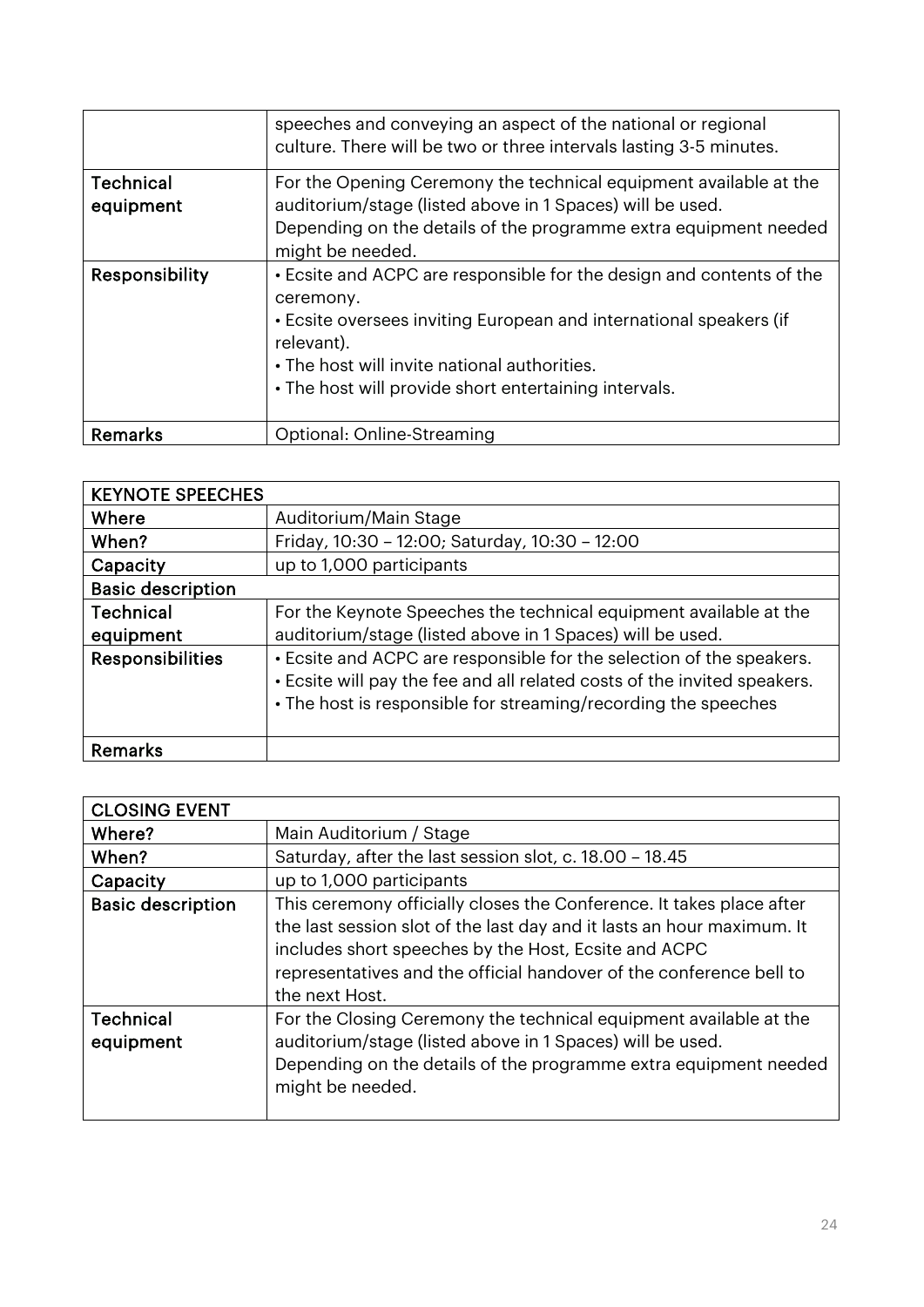| <b>Responsibilities</b> | • Ecsite and ACPC are responsible for the design and contents of the<br>ceremony.<br>• A representative of the future host will give a short speech and a<br>presentation (could range from a movie to a short science show)<br>• The Host will receive a bell from its predecessor, which acts as a<br>sort of conference totem, passed from host to host. The Host will<br>have the place & dates of its own edition engraved on the metal plate<br>that comes with the bell's box, before passing on the bell to the next<br>host during the 2023 Closing ceremony. |
|-------------------------|------------------------------------------------------------------------------------------------------------------------------------------------------------------------------------------------------------------------------------------------------------------------------------------------------------------------------------------------------------------------------------------------------------------------------------------------------------------------------------------------------------------------------------------------------------------------|
| Remarks                 | Optional: Online-Streaming                                                                                                                                                                                                                                                                                                                                                                                                                                                                                                                                             |

| <b>ECSITE ANNUAL GENERAL MEETING (AGM) VENUE</b> |                                                                                                                                                                                                                                                                                                                                                              |  |  |  |  |
|--------------------------------------------------|--------------------------------------------------------------------------------------------------------------------------------------------------------------------------------------------------------------------------------------------------------------------------------------------------------------------------------------------------------------|--|--|--|--|
| Where?                                           | other                                                                                                                                                                                                                                                                                                                                                        |  |  |  |  |
| When?                                            | Friday, probably 15.45-17.00                                                                                                                                                                                                                                                                                                                                 |  |  |  |  |
| Capacity                                         | up to 200 participants                                                                                                                                                                                                                                                                                                                                       |  |  |  |  |
| <b>Basic description</b>                         | • A room to welcome 200 participants with a setup allowing to<br>control access via one unique point of entrance<br>• A welcome desk outside of the room for people to sign in, with<br>enough space to accommodate four Ecsite team members each<br>handling a queue.<br>• Tables and chairs for speakers<br>· Tables for serving the coffee break catering |  |  |  |  |
| <b>Technical</b><br>equipment                    | • Full audio-visual equipment (projector, microphones, technician)                                                                                                                                                                                                                                                                                           |  |  |  |  |
| Catering                                         | • Coffee break catering for 200 people inside the venue<br>• Small water bottles/jars and glasses for the speakers                                                                                                                                                                                                                                           |  |  |  |  |
| <b>Responsibilities</b>                          | Ecsite is responsible for the meeting.                                                                                                                                                                                                                                                                                                                       |  |  |  |  |
| <b>Remarks</b>                                   | Optional: Online-Streaming                                                                                                                                                                                                                                                                                                                                   |  |  |  |  |
|                                                  | Participants of the AGM will take their coffee break inside the venue -                                                                                                                                                                                                                                                                                      |  |  |  |  |
|                                                  | instead of taking it at the standard coffee break spots.                                                                                                                                                                                                                                                                                                     |  |  |  |  |

| <b>ECSITE BOARD MEETING &amp; LUNCH</b> |                                                                 |  |  |  |
|-----------------------------------------|-----------------------------------------------------------------|--|--|--|
| Where?                                  | other                                                           |  |  |  |
| When?                                   | Wednesday, afternoon                                            |  |  |  |
| Capacity                                | maximum 20 participants                                         |  |  |  |
| <b>Basic description</b>                | Tables, chairs                                                  |  |  |  |
| <b>Technical</b>                        | Audio-visual equipment (projector, microphones, technician)     |  |  |  |
| equipment                               |                                                                 |  |  |  |
| Catering                                |                                                                 |  |  |  |
|                                         | • Light lunch (buffet style) for Board members, just before the |  |  |  |
|                                         | meeting                                                         |  |  |  |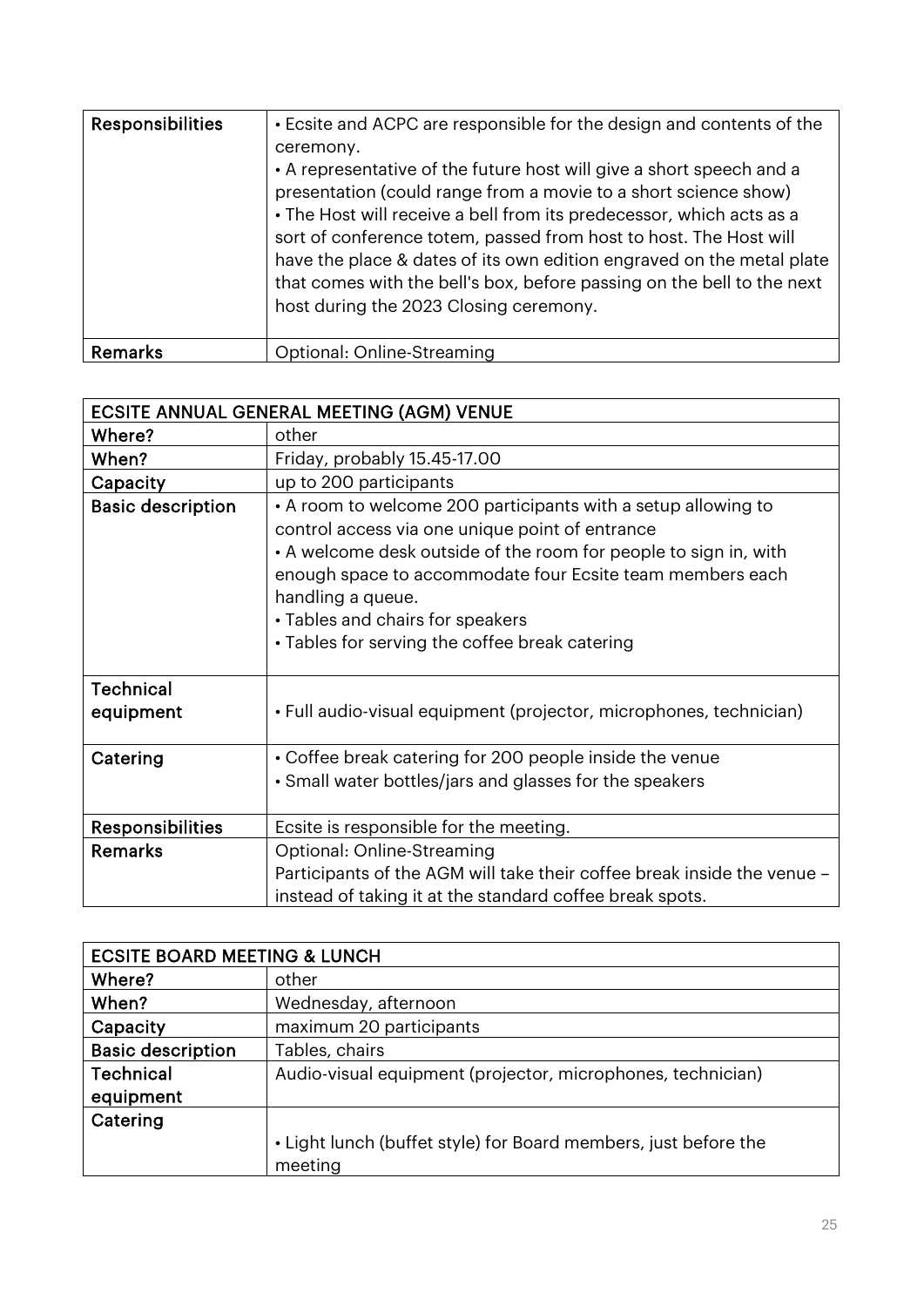|                         | • Coffee, tea, water jars and glasses available during the meeting |  |  |  |  |
|-------------------------|--------------------------------------------------------------------|--|--|--|--|
| <b>Responsibilities</b> | Ecsite is responsible for the meeting.                             |  |  |  |  |
| Remarks                 | Meal costs are reimbursed by Ecsite.                               |  |  |  |  |

| <b>ECSITE BOARD DINNER</b> |                                                                    |  |  |  |  |
|----------------------------|--------------------------------------------------------------------|--|--|--|--|
| Where?                     | Restaurant in city                                                 |  |  |  |  |
| When?                      | Wednesday, evening, just after the Speakers reception, around      |  |  |  |  |
|                            | 20.00.                                                             |  |  |  |  |
| Capacity                   | maximum 25 participants                                            |  |  |  |  |
| <b>Basic description</b>   |                                                                    |  |  |  |  |
| <b>Technical equipment</b> |                                                                    |  |  |  |  |
| <b>Responsibilities</b>    | The Host selects a restaurant and handles the booking process.     |  |  |  |  |
|                            | Ecsite approves the restaurant, the catering options and the final |  |  |  |  |
|                            | invoice.                                                           |  |  |  |  |
| Remarks                    | Meal costs are reimbursed by Ecsite.                               |  |  |  |  |

### <span id="page-25-0"></span>2. Catering

General Requirements

- The whole catering offered during the event, at all meals, is vegetarian by default. All catering must also consider allergies and optionally offer meat, fish or vegan options.
- Drinking water, served in a non-plastic drinkware, must be at participants' disposal all day, during the whole event.
- Re-usable and/or recyclable tableware.
- Ecsite will review and approve all menus.

To consider:

- Other food requirements than listed above (e.g. halal food).
- Sourcing food from local and sustainable producers, with an effort will be made to reduce meals' carbon footprint.
- If local legislation allows, redistribution of spare food.
- Going "all vegetarian" to improve conference sustainability

| <b>LUNCHES</b> |                      |                      |                     |
|----------------|----------------------|----------------------|---------------------|
| Where?         | Pre-Conference       | Main-Conference      | Board meeting       |
|                |                      |                      |                     |
| When?          | Tuesday / Wednesday  | Thursday / Friday /  | Wednesday           |
|                | - Lunchtime          | Saturday - Lunchtime |                     |
| Capacity       | for about 300 people | for about 1,000      | for about 15 people |
|                |                      | people               |                     |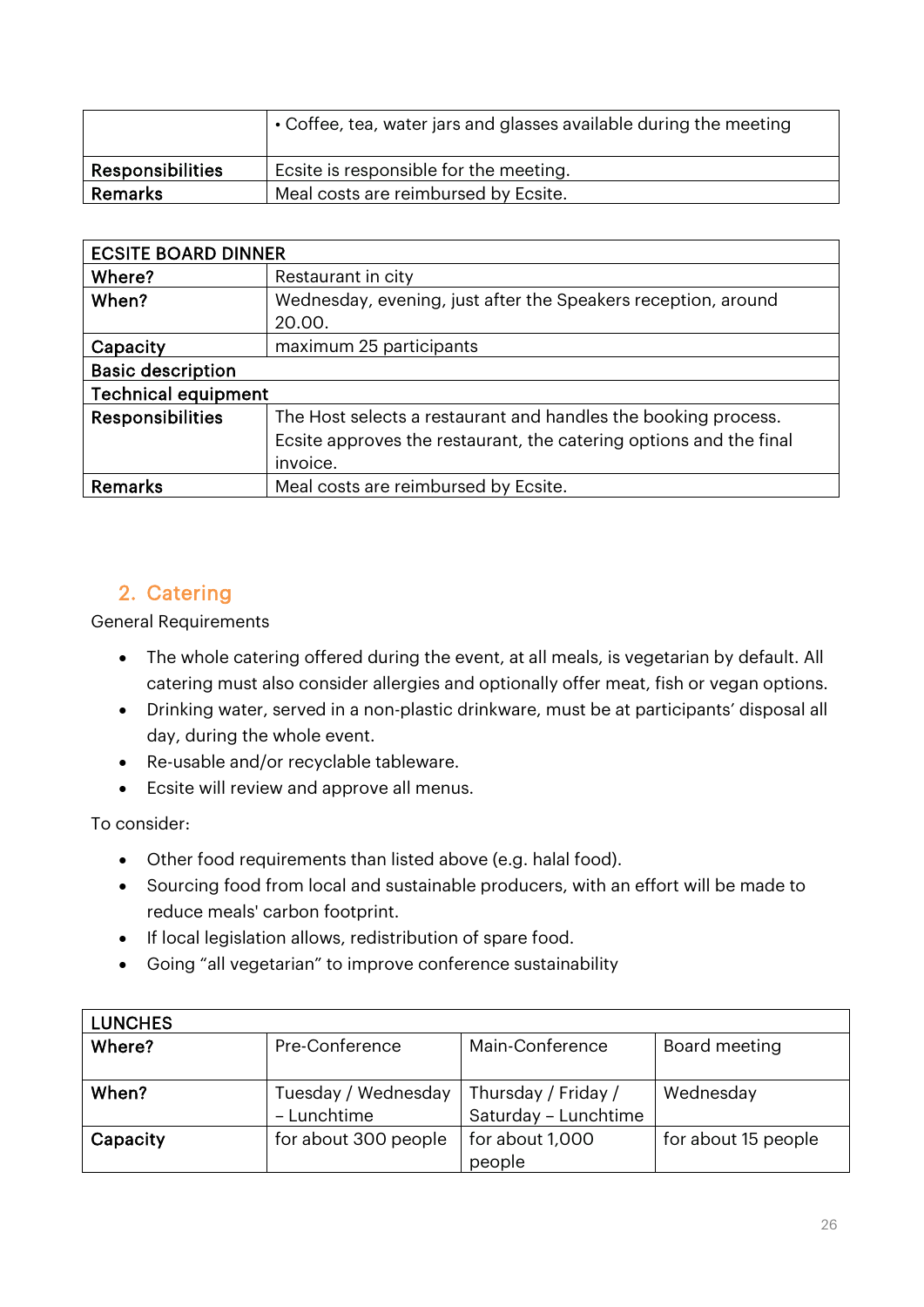| <b>Basic requirements</b> | • Buffet meal/boxed lunches:<br>choice of first courses and choice<br>of warm main courses<br>· Drinks: water, juices, soft drinks,<br>coffee, tea;<br>• Personnel and cutlery | Light lunch (buffet style) must be<br>arranged for Board members, just<br>before the meeting. |  |  |
|---------------------------|--------------------------------------------------------------------------------------------------------------------------------------------------------------------------------|-----------------------------------------------------------------------------------------------|--|--|
| <b>Remarks</b>            | Note: Dessert / fruit to be served<br>at coffee break spots in the<br>Business Bistro, right after lunch.                                                                      | Meal costs are reimbursed or paid<br>directly by Ecsite                                       |  |  |

| <b>COFFEE BREAKS</b>      |                     |                                 |                        |                               |                     |  |
|---------------------------|---------------------|---------------------------------|------------------------|-------------------------------|---------------------|--|
| Where?                    | Pre-Conference      |                                 | <b>Main Conference</b> |                               | Board meeting       |  |
|                           |                     |                                 |                        |                               |                     |  |
| When?                     | Wednesday           |                                 | Thursday / Friday /    |                               | Wednesday           |  |
|                           |                     |                                 | Saturday               |                               |                     |  |
| Capacity                  | for about 300       |                                 | for about 1,000        |                               | For about 15 people |  |
|                           | people              | people                          |                        |                               |                     |  |
| <b>Basic requirements</b> | • Coffees, teas,    | • Coffees, teas,                |                        | • Coffee, tea, water jars and |                     |  |
|                           | juices, biscuits,   | juices, biscuits,               |                        | glasses available during the  |                     |  |
|                           | water, a variety of | water, a variety of             |                        | meeting.                      |                     |  |
|                           | fruits;             | fruits                          |                        |                               |                     |  |
|                           | • Personnel,        |                                 | • Dessert and fruit    |                               |                     |  |
|                           | cutlery,            | during lunch hours              |                        |                               |                     |  |
|                           |                     | • Personnel,<br>cutlery, tables |                        |                               |                     |  |
|                           |                     |                                 |                        |                               |                     |  |
|                           |                     |                                 |                        |                               |                     |  |

## For social events catering specifications see next paragraph

### <span id="page-26-0"></span>3. Social Events

| <b>SPEAKERS RECEPTION</b>     |                                                                                                                                                                                                                                                 |
|-------------------------------|-------------------------------------------------------------------------------------------------------------------------------------------------------------------------------------------------------------------------------------------------|
| When?                         | Wednesday, c. 18:30 - 20:00                                                                                                                                                                                                                     |
| Capacity                      | 350 participants                                                                                                                                                                                                                                |
| <b>Basic description</b>      | The Speakers Reception gathers speakers and conveners for a drink<br>on the evening before the Main conference starts. Host<br>representatives, local officials, and the Ecsite President traditionally<br>deliver very short welcome speeches. |
| <b>Technical</b><br>equipment | Microphone and possibly screen projection for potential speeches or<br>an informal show;                                                                                                                                                        |
| Catering                      | • Drinks (wine or other alcohol, juices, water, soft drinks)<br>• Light snacks                                                                                                                                                                  |
| <b>Responsibilities</b>       | • The host is responsible for the design of the event.<br>• The design and contents of the evening must be approved by Ecsite                                                                                                                   |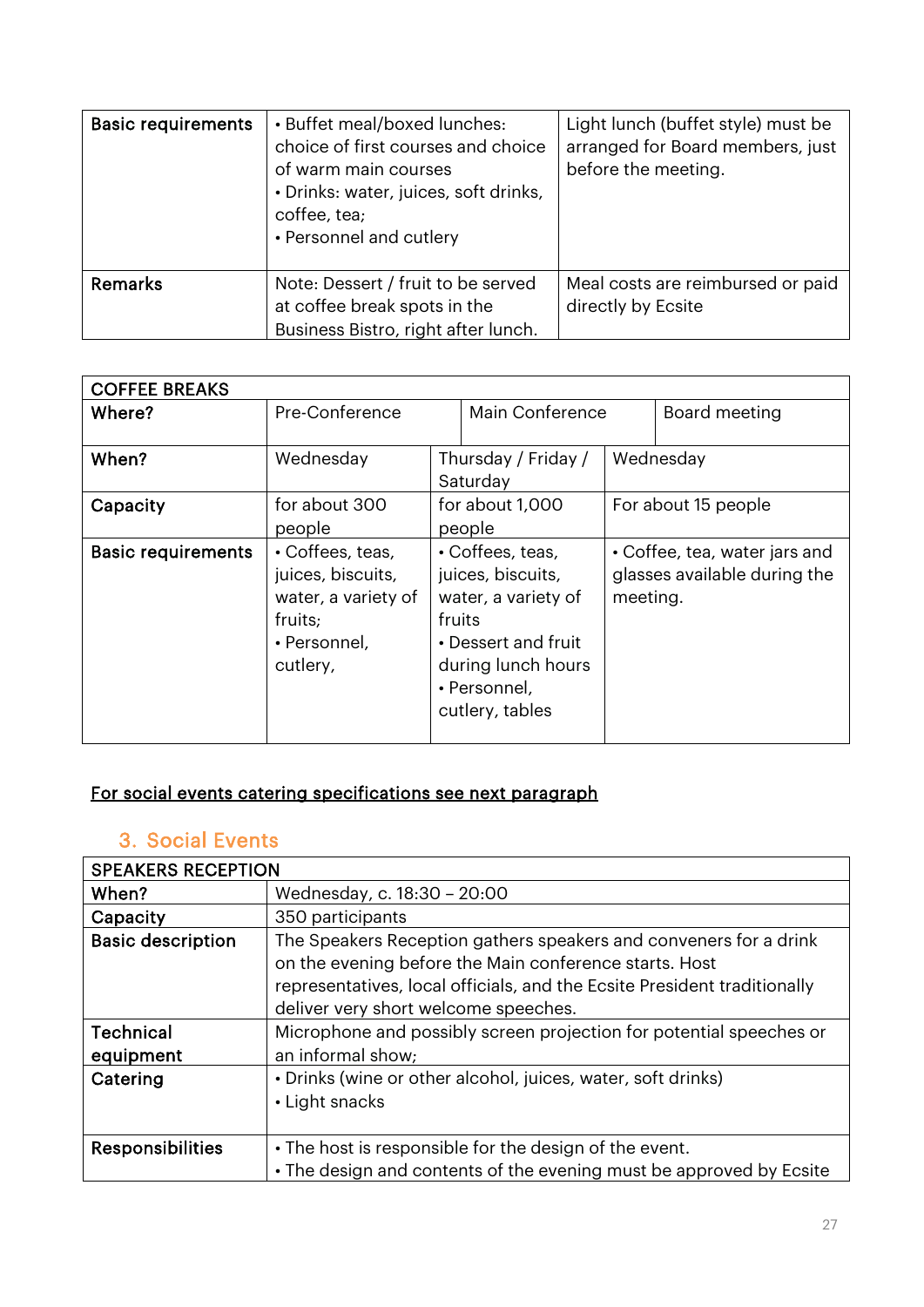| <b>EXHIBITORS' SNACK</b> |                                                                        |
|--------------------------|------------------------------------------------------------------------|
| When?                    | Wednesday, 18:30 - 20:30                                               |
| Capacity                 | 100 participants (exhibitors and their staff)                          |
| <b>Basic description</b> | The Exhibitors Snack is a very informal break offered to those working |
|                          | into the evening to set up their booth on the Wednesday evening.       |
| Technical                | <b>Tables</b>                                                          |
| equipment                |                                                                        |
| Catering                 | • Two drinks per person (beer or other alcohol, juices, water, soft    |
|                          | drinks)                                                                |
|                          | • Pizza (or a local equivalent): half a pizza per person               |
|                          |                                                                        |
| <b>Responsibilities</b>  | • Ecsite is responsible for the event.                                 |
|                          | • The host will organise the catering.                                 |
|                          |                                                                        |
| <b>Remarks</b>           | • Catering costs to be approved and reimbursed or paid directly by     |
|                          | Ecsite                                                                 |
|                          | • Setup and clean up reimbursed or paid directly by Ecsite             |
|                          |                                                                        |

| <b>NEWCOMERS BREAKFAST</b> |                                                                      |  |
|----------------------------|----------------------------------------------------------------------|--|
| When?                      | Thursday, c. 08:00 - 09:30                                           |  |
| Capacity                   | 100 participants                                                     |  |
| <b>Basic description</b>   | The Newcomers Breakfast offers first-timers an opportunity to make   |  |
|                            | friends and get tips from conference regulars. It takes place on the |  |
|                            | first morning of the Main conference.                                |  |
| <b>Technical</b>           | Catering facilities (tables, chairs, cutlery, personnel)             |  |
| equipment                  |                                                                      |  |
| Catering                   | Generous breakfast offer (choice of sweet and savoury breakfast      |  |
|                            | items, fresh fruit, hot drinks, juices)                              |  |
| <b>Responsibilities</b>    | Contents and networking activities organised by Ecsite.              |  |

| <b>GALA DINNER</b>       |                                                                         |
|--------------------------|-------------------------------------------------------------------------|
| When?                    | Thursday, 19:30 - 00:00                                                 |
| Capacity                 | minimum of 1,000 participants                                           |
| <b>Basic description</b> | The Gala Dinner brings all participants together in a seated dinner on  |
|                          | the first evening of the Main Conference. This is the most formal event |
|                          | of the Conference. There is no heavy entertainment - event is focused   |
|                          | on good food and networking.                                            |
| <b>Technical</b>         | • Catering facilities (tables, chairs, cutlery, personnel);             |
| equipment                | • One printed menu per table (alternatively: made available by the      |
|                          | conference app)                                                         |
|                          | • Onsite cloakroom;                                                     |
|                          |                                                                         |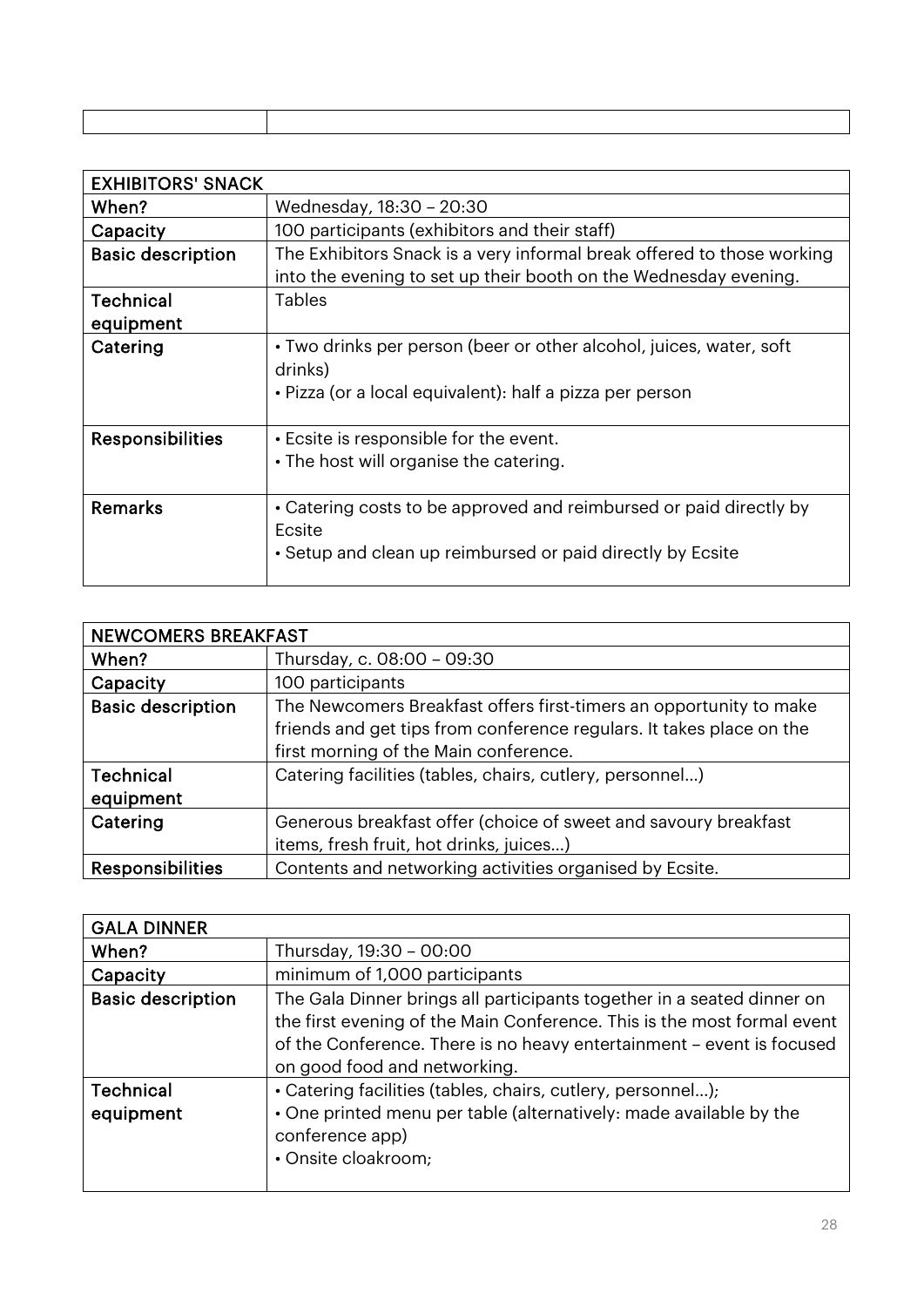| Catering                | • Three course meal seated and served; (Main course to be served<br>before 21.30)<br>• Drinks (wine or other alcohol, juices, water, soft drinks, coffee) |
|-------------------------|-----------------------------------------------------------------------------------------------------------------------------------------------------------|
| <b>Responsibilities</b> | • The host is responsible for the design of the event.<br>• The design and contents of the evening must be approved by Ecsite.                            |
| <b>Remarks</b>          | Participants may purchase extra tickets for this event for<br>accompanying people.                                                                        |

| <b>NOCTURNE</b>          |                                                                                                                                                                                                                                                                                                                                                |
|--------------------------|------------------------------------------------------------------------------------------------------------------------------------------------------------------------------------------------------------------------------------------------------------------------------------------------------------------------------------------------|
| When?                    | Friday, 20:00 - 00:00                                                                                                                                                                                                                                                                                                                          |
| Capacity                 | minimum of 1,000 participants                                                                                                                                                                                                                                                                                                                  |
| <b>Basic description</b> | The Nocturne takes place on the second evening of the Main<br>Conference at the Host venue and is the chance for the Host and<br>partners to impress participants with a glimpse of the local and<br>national science engagement scene: exhibitions, shows, workshops<br>It includes entertaining activities, music and a tasty buffet dinner. |
| Technical                | • Entertaining programme;                                                                                                                                                                                                                                                                                                                      |
| equipment                | • A stage for the Ecsite Jazz band, lights and sound system, basic                                                                                                                                                                                                                                                                             |
|                          | instruments such as a piano and drums;                                                                                                                                                                                                                                                                                                         |
|                          | • Catering facilities (tables, cutlery, personnel);<br>• Onsite cloakroom                                                                                                                                                                                                                                                                      |
|                          |                                                                                                                                                                                                                                                                                                                                                |
| Catering                 | • Buffet meal: choice of first course, choice of warm main courses,<br>desserts<br>• Drinks (wine or other alcohol, juices, water, soft drinks)                                                                                                                                                                                                |
|                          | Meal is not necessarily seated and different courses can be served all<br>around the venue.                                                                                                                                                                                                                                                    |
| <b>Responsibilities</b>  | • The host is responsible for the design of the event.<br>• The design and contents of the evening must be approved by Ecsite.                                                                                                                                                                                                                 |
| <b>Remarks</b>           | • The final programme of the evening must be sent to Ecsite two<br>weeks ahead of the event. Ecsite is responsible for making this<br>programme available on the Conference app.<br>• Participants may purchase extra tickets for this event for<br>accompanying people.                                                                       |

| FAREWELL PARTY |                         |
|----------------|-------------------------|
| When?          | Saturday, 21:00 - 02:00 |
| Capacity       | up to 500 participants  |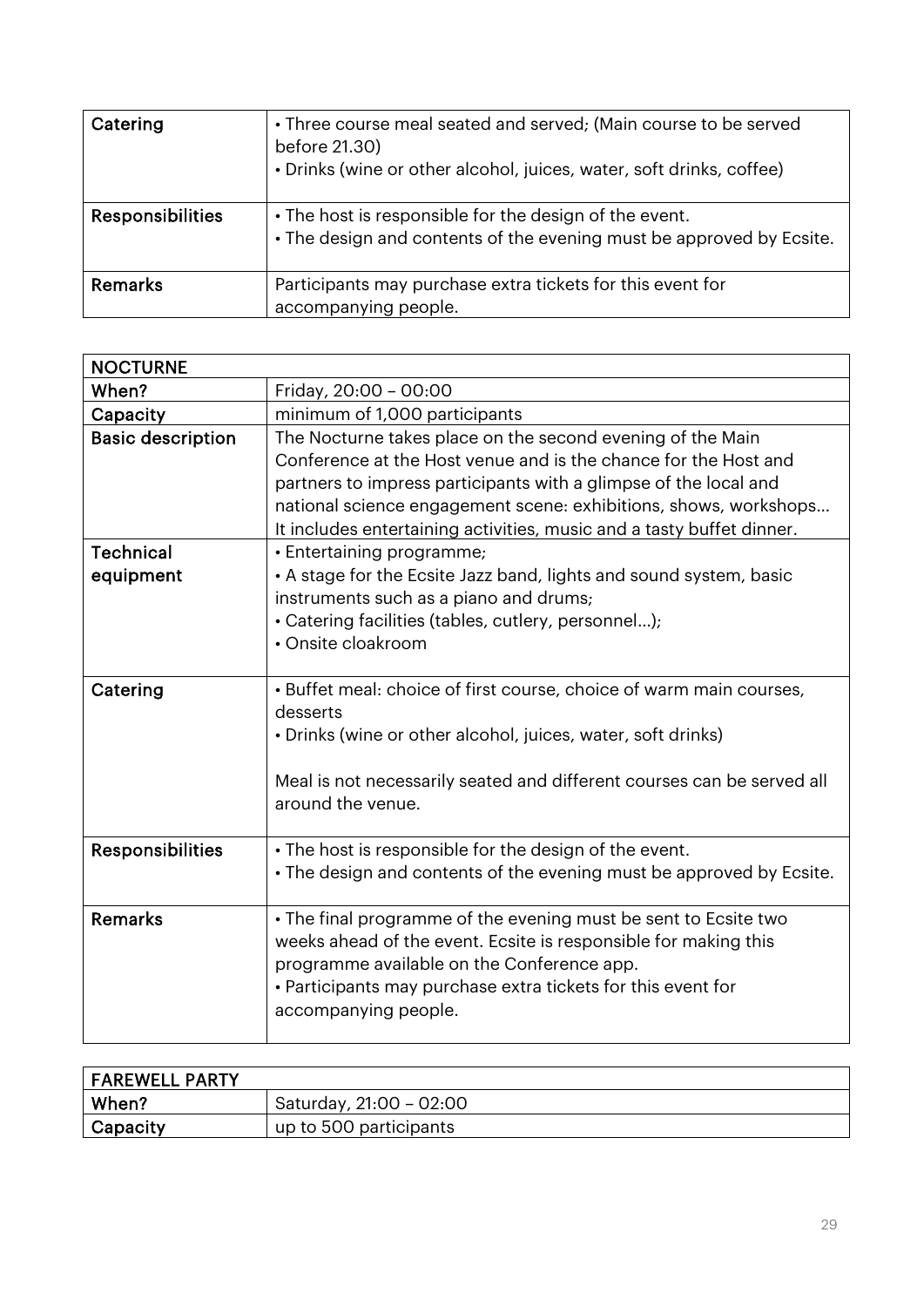| <b>Basic description</b> | The most informal social event takes place on the last evening of the<br>Main Conference. The atmosphere is more relaxed than on previous<br>nights. Focus is on dancing and winding down. |
|--------------------------|--------------------------------------------------------------------------------------------------------------------------------------------------------------------------------------------|
| Technical                | • Floor, lighting and atmosphere suited to dance                                                                                                                                           |
| equipment                | • Music – preferably life DJ                                                                                                                                                               |
|                          | • Onsite cloakroom                                                                                                                                                                         |
| Catering                 |                                                                                                                                                                                            |
|                          | · Drinks (wine or other alcohol, juices, water, soft drinks) - 2-3 drinks<br>per participant and an opportunity to order more<br>• Light snacks - cold finger food                         |
| <b>Responsibilities</b>  | • The host is responsible for the design of the event                                                                                                                                      |
|                          | • The design and contents of the evening must be approved by Ecsite.                                                                                                                       |
| Remarks                  | Participants may purchase extra tickets for this event for                                                                                                                                 |
|                          | accompanying people.                                                                                                                                                                       |

### <span id="page-29-0"></span>4. Visual Identity

The Host is responsible for the design of a visual identity for the Conference, including a Conference logo and a Key Visual, the graphic design of the Conference promotional material for prints, social-media, www and the conference app as well as conference venue branding and wayfinding. Hosts and Ecsite work together on a designer brief for the visual identity. Hosts provides Ecsite with a visual identity manual (together with defined colorscheme, recommended fonts, templates etc). Ecsite signs off all graphics and materials produced for the conference.

All promotional materials must include Ecsite logo (Ecsite visual identity guide will be provided), as well as conference sponsors logos, where relevant.

As a rule of thumb the Conference prints are limited to essential, most of the conference materials, including the full programme, is available online. Conference gadgets should be, if possible, created using recycled materials.

Examples of most commonly produced promotional assets:

- Visual identification, posters, leaflets, gadgets for the promotional Business Bistro booth at the previous Conference
- A Conference invitation for e-mail and social media campaign
- A programme-at-a-glance leaflet with venue map and list of all sessions
- Certificate of attendance for participants
- Social media templates for posts, tweets, stories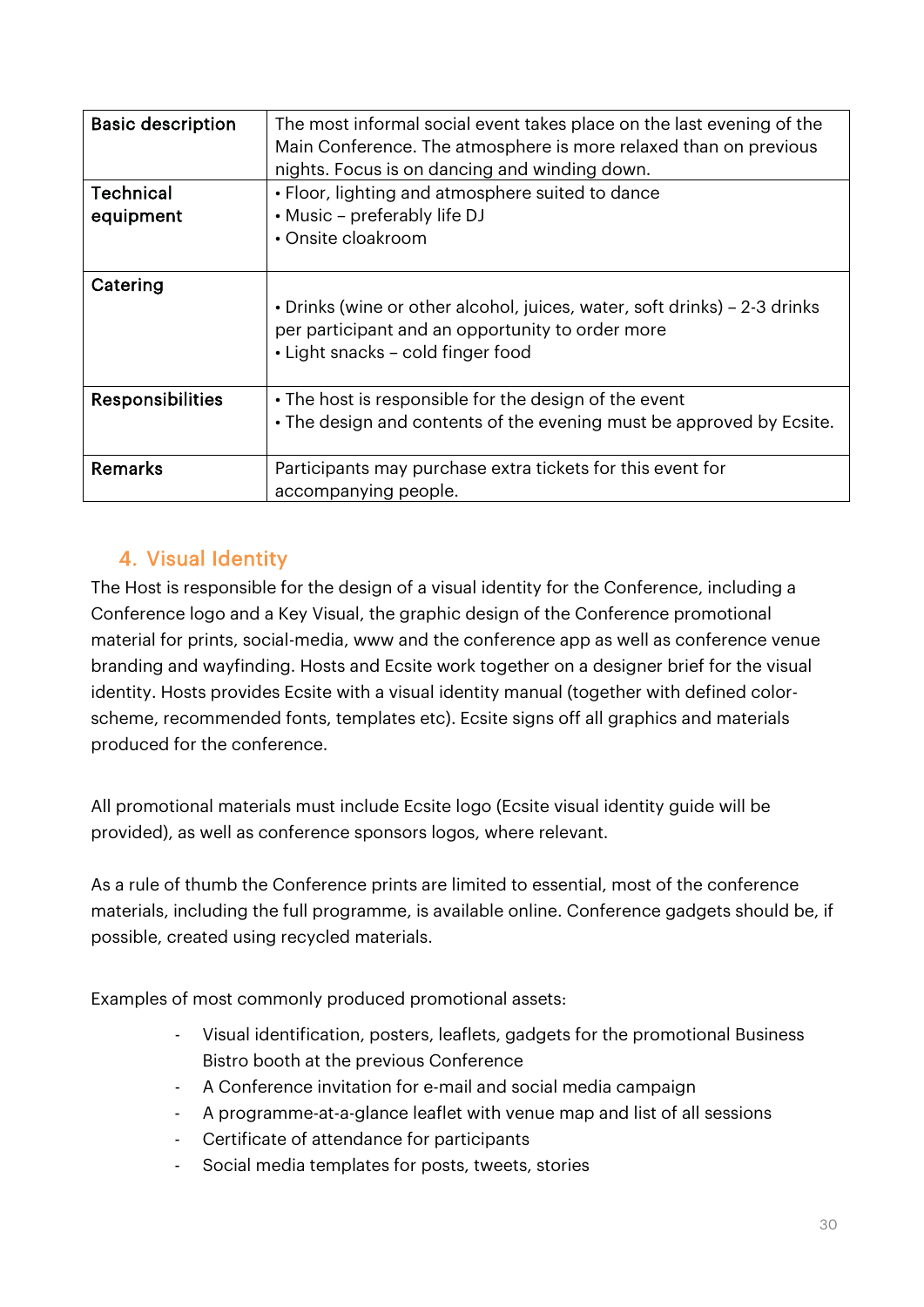- Outdoor and indoor wayfinding and information system
- Different adaptations of graphic assets for example to a full-page advertisement for a magazine

#### Main prints:

- Participants badges and lanyards
- Wayfinding and venue branding
- Programme-at-a-glance leaflet with venue map
- Participants list booklet
- Different small print for social events, for example Gala Dinner menus or Nocturne programme

### <span id="page-30-0"></span>5. Staff

Specifications below are an example of staff effort needed to organise and run the conference. Shortlisted Host candidates will be asked to prepare an overall project management structure for the Conference organisation. Additional details will be provided by Ecsite at this stage.

The Host provides in kind staff time and directs costs and overheads including:

- One person who will attend all meetings of the Conference Programme Committee for Year-1, Year 0 and Year+1 and participate in two handover training workshops where the organisational competencies are transferred from one Host to the next (one as a future Host, and one as a past Host).
- A project manager and a team supervising all hosts responsibilities and working with Ecsite from Year -1 (part-time to full-time in the year 0)
- A team at the [year-1] edition, staffing the Host's booth and delivering a performance during the Closing ceremony. This performance needs to promote the unique selling points of the [year0] Conference. It needs to be approved by Ecsite.
- A Host team of minimum 30 people during the Conference, responsible for coordination, setting up, registration and information desks, presence in all session rooms, upload room, feedback forms collection and treatment, lunch area, cloak room etc… This team will be led by a central contact person for Ecsite.

Remarks: hosting the Conference usually involves most of the hosts staff. Some Hosts decide to recruit volunteers to aid their employees. Some hosts decide to close their venues or reduce admission times for the duration of the Conference, to redirect their staff efforts towards the Conference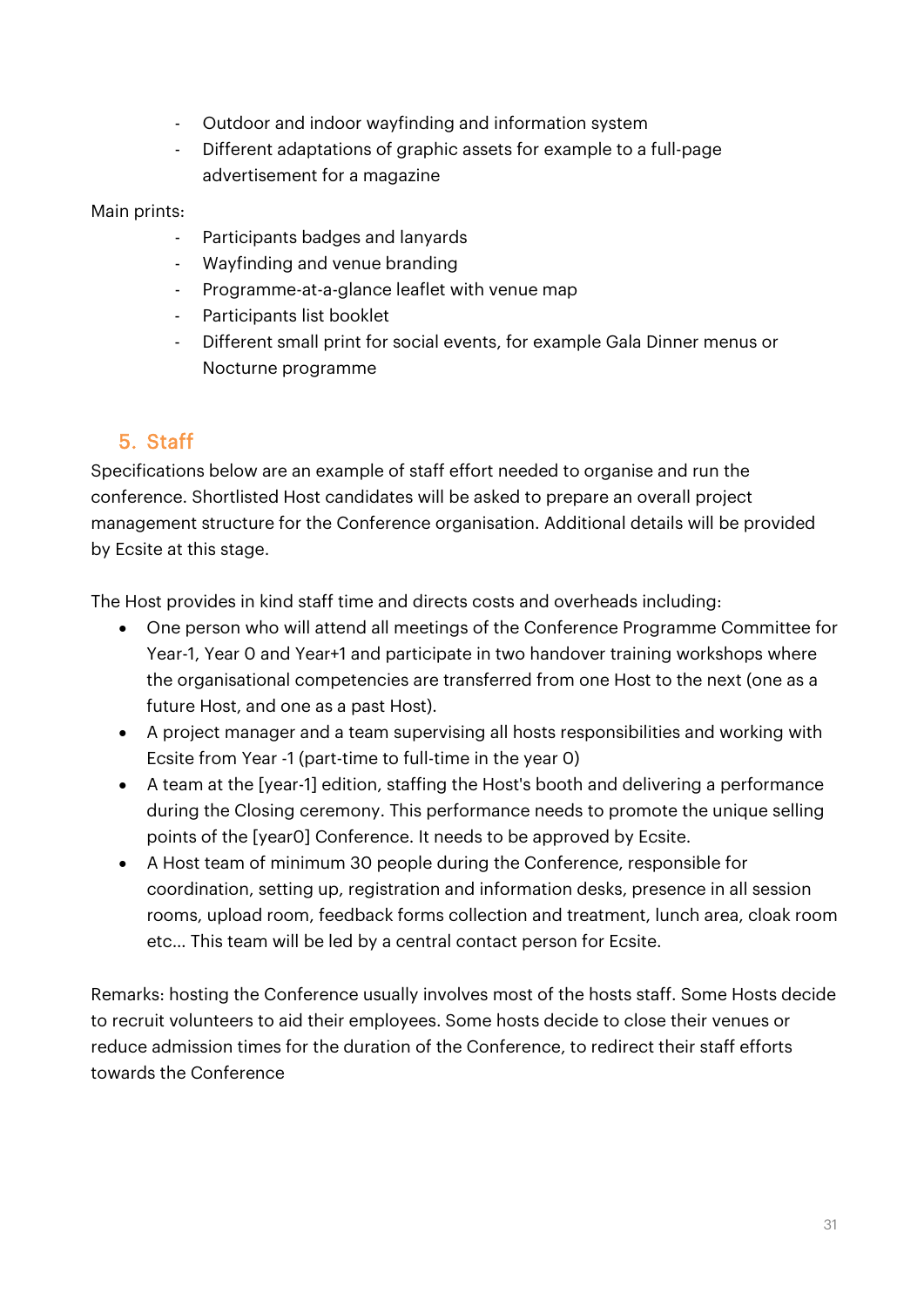### <span id="page-31-0"></span>6. Main organisational milestones

Details below are example milestones, basing on the 2022 Conference experience. Shortlisted Host candidates will be asked to prepare an overall organisational schedule, with details be provided by Ecsite.

Take note that while there are no milestones in the beginning of Year -1 there is essential work to be done by hosts during that time. The hosts workload intensifies closer to the Conference.

| Milestone                                                             | Deadline          |
|-----------------------------------------------------------------------|-------------------|
| Visual Identity sent to Ecsite for approval                           | May Year-1        |
| Basic info on the Conference released                                 | June Year -1      |
| Promotional activities at the previous conference edition (Business   | June Year -1      |
| Bistro booth, closing event presentation)                             |                   |
| Detailed venue plan sent to Ecsite for approval, including Business   | July Year -1      |
| <b>Bistro layout</b>                                                  |                   |
| Quote for the Business Bistro set-up and operation sent to Ecsite for | July Year -1      |
| approval                                                              |                   |
| Launch of call for session proposals                                  | August Year -1    |
| Keynote selection by ACPC                                             | September Year -1 |
| This milestone might move to April Year -1                            |                   |
| Closing of call for session proposals                                 | October Year -1   |
| Programme of all social events sent to Ecsite for approval            | November Year -1  |
| Session selection by ACPC (during a meeting at hosts venue)           | December Year -1  |
| Booking platform launched                                             | January Year O    |
| Conference programme release                                          | End of January    |
|                                                                       | Year O            |
| Online registration opens                                             | Early February    |
|                                                                       | Year O            |
| First invoice for known Regular Participants sent to Ecsite           | April Year O      |
| Deadline for changes in the programme and Conference app release      | End of April Year |
|                                                                       | $\Omega$          |
| The event                                                             | June Year O       |
| Final invoice sent to Ecsite and budget summary                       | August Year O     |

# <span id="page-31-1"></span>Appendix 7: Financial agreement

The Hosts and Ecsite sign a contract for the organisation of the Conference, covering most of the specifications described above as well as the Conference budget. The contract also specifies the financial agreement between parties and main organisational milestones (see below for 2022 example).